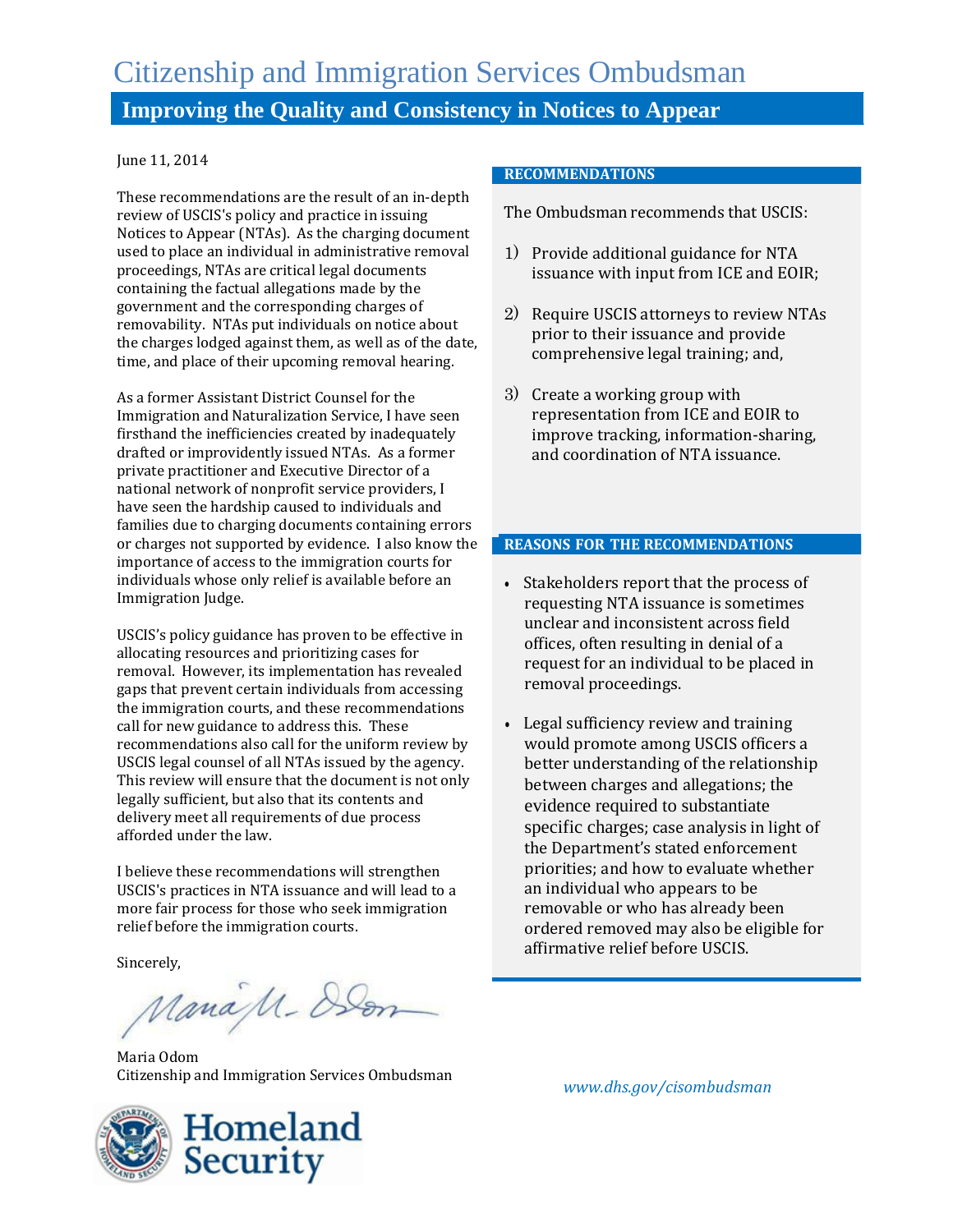# Citizenship and Immigration Services Ombudsman

**Improving the Quality and Consistency in Notices to Appear (NTAs)**

## **June 11, 2014**

*The Citizenship and Immigration Services Ombudsman, established by the Homeland Security Act of 2002, provides independent analysis of problems encountered by individuals and employers interacting with U.S. Citizenship and Immigration Services, and proposes changes to mitigate those problems.* 

# **EXECUTIVE SUMMARY**

 $\overline{\phantom{a}}$ 

Under the Immigration and Nationality Act (INA), three agencies within the Department of Homeland Security (DHS) may initiate a removal proceeding by preparing and serving Form I-862, *Notice to Appear* (NTA), on a respondent and the immigration court. These agencies include U.S. Citizenship and Immigration Services (USCIS), Immigration and Customs Enforcement (ICE), and Customs and Border Protection (CBP). While statutory and regulatory provisions outline the initiation, nature and potential outcome of removal proceedings, agency guidance in the form of policy memoranda makes clear enforcement priorities, procedures for drafting and reviewing NTAs, and the proper exercise of prosecutorial discretion.

In November 2011, USCIS released revised guidance on the issuance of NTAs and referral of certain cases to ICE. The guidance focuses on established enforcement priorities and is an essential mechanism to promote efficiency while enhancing national security and public safety. Its implementation has streamlined NTA issuance resulting in fewer NTAs, but also revealed inefficiencies that impact procedural safeguards. Securing feedback from ICE and EOIR and establishing a clear process for issuing NTAs upon request<sup>1</sup> pursuant to current USCIS policy will promote increased quality and consistency in NTA issuance.

In USCIS, a wide range of officials in asylum, field and service center locations may draft and issue NTAs. There is no requirement that NTAs be reviewed and approved by attorneys in the USCIS Office of the Chief Counsel (OCC), or in any other DHS legal program. Additionally, OCC only provides legal training on NTA's when requested by USCIS offices. It does not provide active and consistent oversight of ongoing or emerging training needs. Stakeholder and case assistance information brought to the attention of the Office of the Citizenship and Immigration Services Ombudsman (Ombudsman) shows that certain USCIS-generated NTAs are legally insufficient.<sup>2</sup> Those cases demonstrate that consistent oversight by OCC could prevent the issuance of unnecessary and inaccurate charging documents. USCIS legal counsel should review NTAs to ensure that a charging document is legally sufficient, comports with agency guidance, and is aligned with DHS enforcement priorities. Unnecessary and inaccurate charging

 $<sup>1</sup>$  NTAs issued upon request, hereinafter, will be referred to as discretionary NTAs.</sup>

 $2^2$  For the purpose of this recommendation, a "technically insufficient" NTA includes one or more administrative errors, such as an inaccurate A-number, name, address or date to appear in court. On the other hand, a "legally insufficient" NTA includes one or more erroneous or unsupportable allegations or removal charges. In either category, the NTA may result in termination of the proceedings unless cured by ICE through the issuance of Form I-261, *Additional Charges of Inadmissibility/Removability*.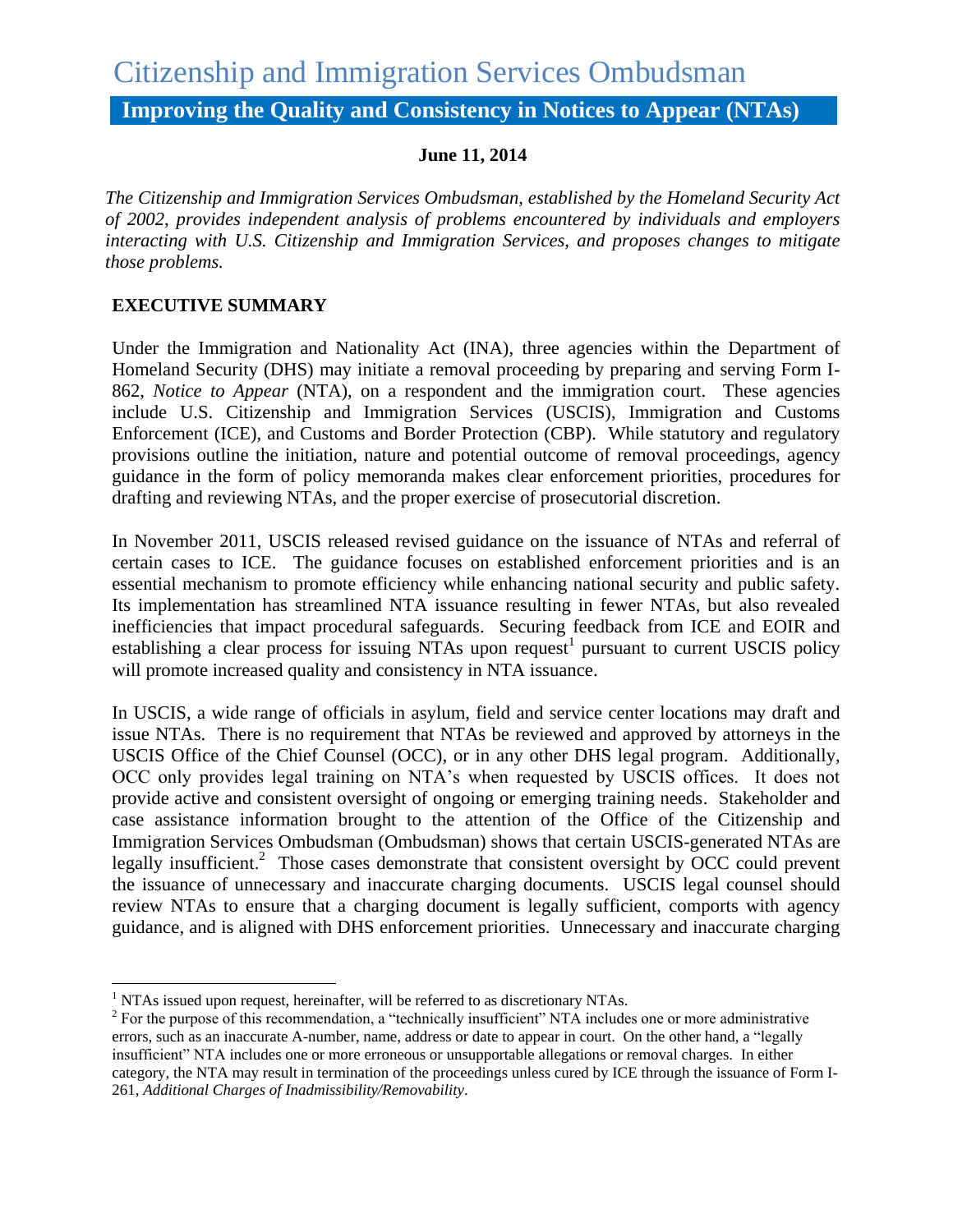documents create additional work for ICE, the immigration courts, and often cause undue hardship to individuals and families.

In addition, the Ombudsman's evaluation has also revealed that USCIS does not track the number of NTAs that are returned as undeliverable, rejected by ICE, or terminated by the immigration court, making it difficult to evaluate the agency's overall performance in this area. NTAs may be rejected for these reasons because of technical and/or legal insufficiency. The Ombudsman has, therefore, identified a need for greater coordination within USCIS, and between USCIS, ICE and the Executive Office for Immigration Review (EOIR) in order to improve administrative and procedural safeguards.

The recommendations below seek to ensure that those placed into removal proceedings receive a full and fair hearing, including proper notice of all charges and a meaningful opportunity to be heard. To improve the quality and consistency of NTAs, and to ensure they are in compliance with DHS and USCIS policies, the Ombudsman recommends that USCIS**:**

- **1) Provide Additional Guidance for NTA Issuance with Input From ICE and EOIR;**
- **2) Require USCIS Attorneys To Review NTAs Prior To Their Issuance and Provide Comprehensive Legal Training; and**
- **3) Create a Working Group with Representation From ICE and EOIR To Improve Tracking, Information-Sharing, and Coordination of NTA Issuance.**

#### **METHODOLOGY**

In conducting this review, the Ombudsman met with USCIS staff in headquarters, service centers, and district offices to discuss protocols for the drafting, review, and issuance of NTAs. The Ombudsman requested and received information and data from ICE and EOIR. From November 2012 to December 2013, the Ombudsman also studied specific case assistance requests, conducted outreach and collected feedback from stakeholders on NTA issues and concerns.

#### **BACKGROUND**

 $\overline{\phantom{a}}$ 

#### **Due Process in Immigration Proceedings**

Courts have long acknowledged the serious consequences of deportation from the United States.<sup>3</sup> Noncitizens now face such consequences in removal proceedings, with restricted avenues of

<sup>3</sup> *Fong Haw Tan v. Phelan*, 333 U.S. 6 (1948); *Jordan v. DeGeorge*, 341 U.S. 223 (1951); and *Bridges v. Wixon*, 326 U.S. 135, 164 (1945) ["The impact of deportation… is often as great if not greater than the imposition of a criminal sentence. A deported alien may lose his family, his friends, and his livelihood forever. Return to his native land may result in poverty, persecution and even death."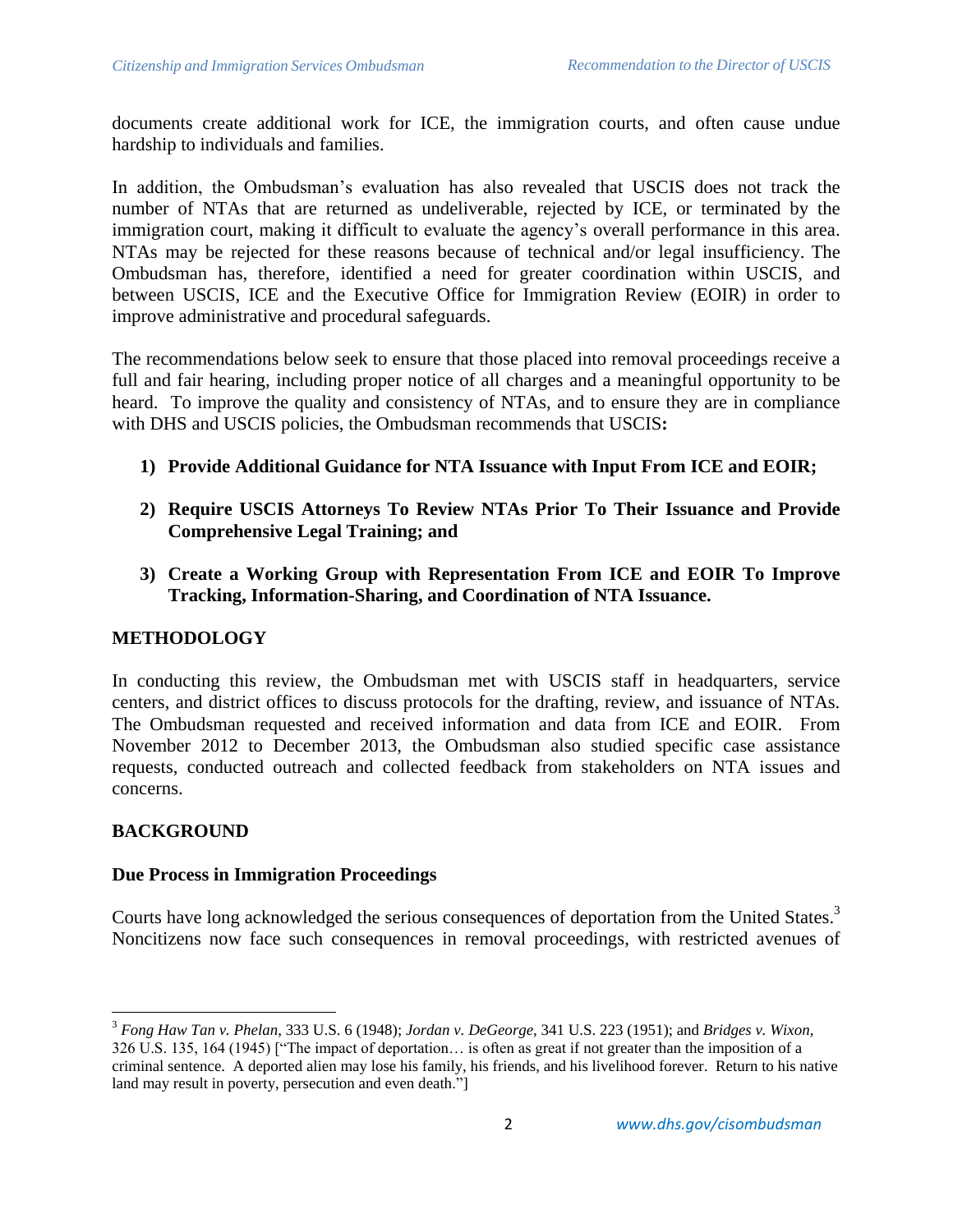relief.<sup>4</sup> Immigration proceedings are civil,<sup>5</sup> not criminal, and therefore exempt from the full range of constitutional protections.<sup>6</sup> Proceedings must, however, assure due process under the Fifth Amendment.<sup>7</sup> This assurance means a respondent is entitled to a fair hearing, notice of the charges, an opportunity to defend, to examine and cross-examine witnesses and to be represented by counsel, and the decision must be made by an unbiased tribunal on the basis of substantial evidence in the record.<sup>8</sup>

#### **Statutory and Regulatory Provisions Related to Initiation of Removal Proceedings**

Since 1996, the INA provides for a single, "removal" proceeding wherein an immigration judge may decide the inadmissibility or deportability of a noncitizen.<sup>9</sup> Under the INA, agencies within DHS may initiate a removal proceeding by preparing and filing an NTA with EOIR.<sup>10</sup> These agencies include USCIS, ICE, and CBP. $1^1$  Under the regulations at 8 Code of Federal Regulations (CFR) Section 239.1(a), over 40 classes of officers within USCIS, ICE and CBP may issue NTAs.<sup>12</sup> The filing of an NTA by these officers vests jurisdiction with EOIR to

 $9$  INA § 240(a).

 $^{10}$  INA § 239(a); 8 U.S.C. § 1229(a) (2006); 8 C.F.R. § 1003.14(a).

 $\overline{\phantom{a}}$ <sup>4</sup> *Padilla v. Kentucky*, 130 S.Ct. 1473, 1478 (2010). ["The landscape of federal immigration law has changed dramatically over the last 90 years. While once there was only a narrow class of deportable offenses and judges wielded broad discretionary authority to prevent deportation, immigration reforms over time have expanded the class of deportable offenses and limited the authority of judges to alleviate the harsh consequences of deportation."]

<sup>&</sup>lt;sup>5</sup> The Supreme Court in *Padilla* noted, "We have long recognized that deportation is a particularly severe 'penalty,' but is not, in a strict sense, a criminal sanction. Although removal proceedings are civil in nature, deportation is nevertheless intimately related to the criminal process." *Padilla*, 130 S. Ct. at 1481-82.

<sup>&</sup>lt;sup>6</sup> These constitutional protections include the Sixth Amendment right to appointed counsel, the prohibition against double jeopardy, the right to Miranda warnings, and the Eighth Amendment protection against cruel and unusual punishment. *See* Markowitz, Peter, L., "Straddling the Civil-Criminal Divide: A Bifurcated Approach to Understanding the Nature of Immigration Removal Proceedings," Harvard Civil Rights-Civil Liberties Law Review (CR-CL), Vol. 43, No. 2, 2008; http://ssrn. com/abstract=1015322 (accessed Jan. 12, 2014). By statute, noncitizens in deportation proceedings do have a right to be represented by counsel, but at no expense to the government. 8 U.S.C. 1229a (b)(4)(A), 1362 (2006). INA 240(b)(4)(A).

<sup>7</sup> *The Japanese Immigrant Case*, 189 U.S. 86, 100 (1903).

<sup>8</sup> Gordon, Charles, *Due Process of Law in Immigration Proceedings*, 50 A.B.A. J. 34 (1964), citing *Whitfield v. Hanges*, 222 Fed. 745 (8th Cir. 1915). Since President Clinton signed the Illegal Immigrant Reform and Immigrant Responsibility Act of 1996 (IIRIRA 96), non-citizens are now afforded less substantive and procedural due process. This is most obvious in the area of expedited removal.

 $<sup>11</sup>$  This recommendation does not address the issuance of Notices to Appear by Customs and Border Protection</sup> (CBP) agents. It does discuss ICE's enforcement priorities and legal review related to NTAs.

<sup>&</sup>lt;sup>12</sup> 8 CFR 239.1(a) states, "...Any immigration officer, or supervisor thereof, performing an inspection of an arriving alien at a port of entry may issue a notice to appear to such alien. In addition, the following officers, or officers acting in such capacity, may issue a notice to appear: (1) District directors (except foreign); (2) Deputy district directors (except foreign); (3) Chief patrol agents; (4) Deputy chief patrol agents; (5) Assistant chief patrol agents; (6) Patrol agents in charge; (7) Assistant patrol agents in charge; (8) Field operations supervisors; (9) Special operations supervisors; (10) Supervisor border patrol agents; (11) Service center directors; (12) Deputy service center directors; (13) Assistant service center directors for examinations; (14) Supervisory district adjudications officers; (15) Supervisory asylum officers; (16) Officers in charge (except foreign); (17) Assistant officers in charge (except foreign); (18) Special agents in charge; (19) Deputy special agents in charge; (20) Associate special agents in charge; (21) Assistant special agents in charge; (22) Resident agents in charge; (23) Supervisory special agents; (24) Directors of investigations; (25) District directors for interior enforcement; (26) Deputy or assistant district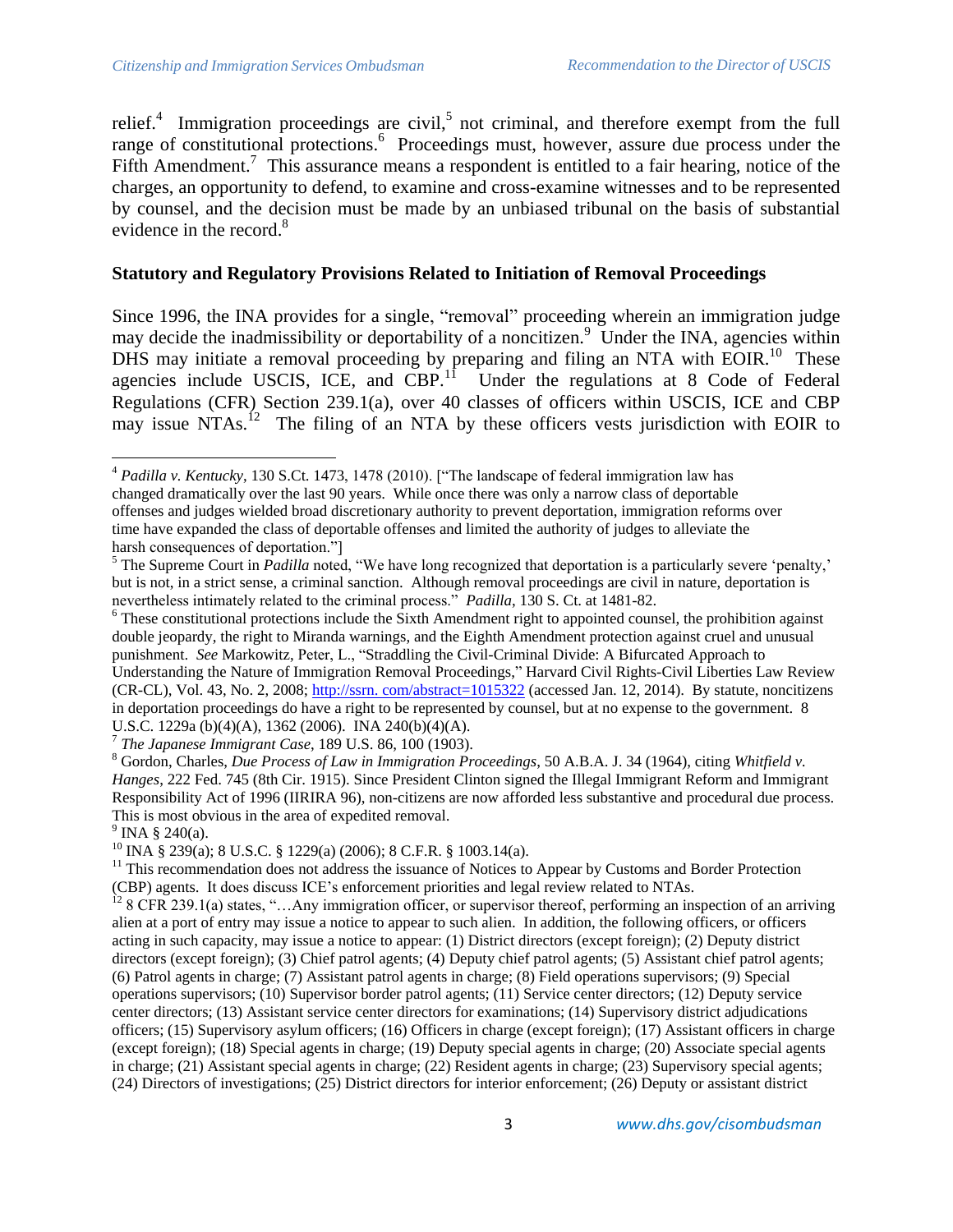determine whether the respondent shall be removed from the United States.<sup>13</sup> All officers with the authority to issue NTAs may also choose to cancel<sup>14</sup> or not to file an already issued NTA.<sup>15</sup> Likewise, once an NTA has been filed with EOIR, ICE may move to terminate or administratively close removal proceedings.<sup>16</sup>

In addition to explaining who can issue or alter the course of an NTA, the regulations also provide the basic framework of this charging document. The NTA must include administrative information regarding the respondent's name, address, alien registration number, alleged nationality and citizenship, and primary language.<sup>17</sup> It must also indicate the nature of the proceedings, the legal authority under which the proceedings are to be conducted, acts or conduct alleged to be in violation of the law, the charge(s) against the respondent in removal, and the statutory provision(s) alleged to have been violated.<sup>18</sup> Finally, the NTA must specify that the respondent may be represented, at no cost to the government, by counsel or another representative authorized to appear under 8 CFR § 1292.1; the time and place at which the proceedings will be held; and that failure by the respondent to advise the immigration court having jurisdiction over the proceedings of his or her current address and telephone number may result in an *in absentia* hearing in accordance with 8 CFR § 1003.26.<sup>19</sup> Once the NTA is written and served on the respondent by DHS officers, ICE attorneys are responsible for representing DHS before EOIR.<sup>20</sup> INA § 240(c)(3)(A) places the initial burden on ICE attorneys to prove by clear and convincing evidence that the respondent, if admitted to the United States, is deportable as charged; if the alien is an applicant for admission, the burden is on the alien to show that he or she is clearly and beyond doubt entitled to be admitted under INA  $\S$  240(c)(2).<sup>21</sup> The burden then shifts (if originally on ICE) to the respondent to show that he or she is eligible for relief. $^{22}$ 

 $\overline{\phantom{a}}$ 

directors for interior enforcement; (27) Director of detention and removal; (28) Field Office directors; (29) Deputy Field Office directors; (30) Supervisory deportation officers; (31) Supervisory detention and deportation officers; (32) Directors or officers in charge of detention facilities; (33) Directors of field operations; (34) Deputy or assistant director of field organizations; (35) District field officers; (36) Port directors; (37) Deputy port directors; (38) Supervisory service center adjudications officers; (39) Unit Chief, Law Enforcement Support Center; (40) Section Chief, Law Enforcement Support Center; (41) Other officers or employees of the Department or of the United States who are delegated the authority as provided by 8 CFR 2.1 to issue notices to appear.<sup>"</sup>  $13$  8 C.F.R. § 1003.14.

<sup>14</sup> 8 C.F.R. § 239.2(a).

<sup>15</sup> *See* Center for Immigrants' Rights, Penn State, The Dickinson School of Law, *To File or Not to File a Notice to Appear: Improving the Government's Use of Prosecutorial Discretion* (Oct. 2013); [https://law.psu.edu/news/new](https://law.psu.edu/news/new-report-calls-improvements-dhs-notice-appear-procedure)[report-calls-improvements-dhs-notice-appear-procedure](https://law.psu.edu/news/new-report-calls-improvements-dhs-notice-appear-procedure) (accessed Jan. 12, 2014) (*hereinafter* "To File or Not to File").

<sup>16</sup> *Id.*

<sup>17</sup> 8 C.F.R. § 1003.15.

<sup>18</sup> *Id.*

<sup>19</sup> *Id.*

 $20$  ICE may amend the NTA to correct shortcomings, or correct or lodge additional charges "at any time during the hearing," by properly filing with the court and serving on the respondent Form I-261, *Additional Charges of Inadmissibility/Deportability*. *See* 8 C.F.R. § 1003.30.

<sup>21</sup> *Id.*

<sup>&</sup>lt;sup>22</sup> INA § 240(c)(4)(A).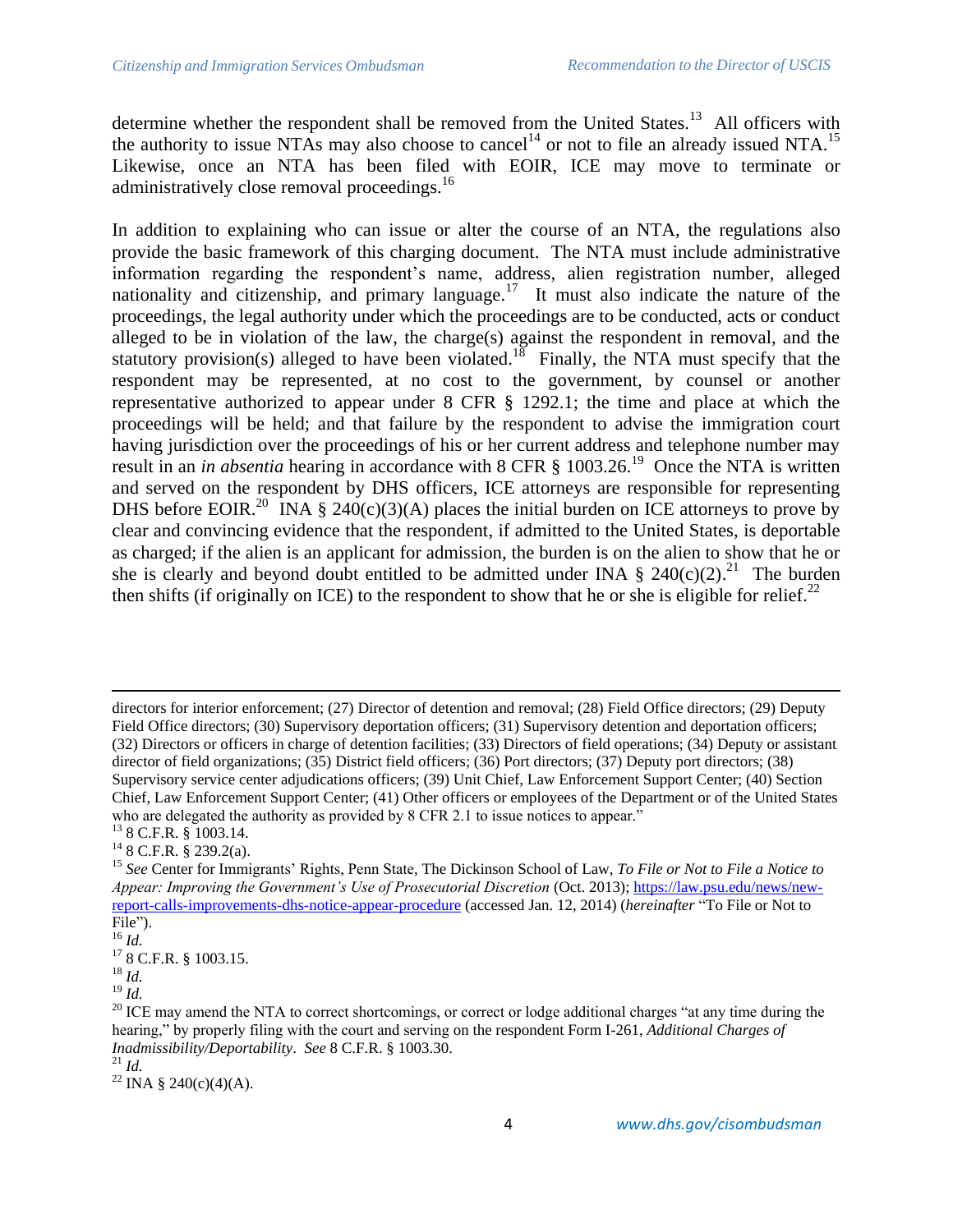# **DHS Guidance**

On July 11, 2006, USCIS issued Policy Memorandum No. 110 (*hereinafter* PM 110) to govern procedures for determining when NTAs should be drafted in-house, and when cases should be referred to ICE.<sup>23</sup> PM 110 states: "Since not only USCIS, but also Immigration and Customs Enforcement and Customs and Border Protection (CBP) have authority to issue NTAs, USCIS must assure that its issuance of NTAs fits within and supports the Government's overall removal priorities."<sup>24</sup>

After the issuance of PM 110, ICE established revised priorities for removal on March 2, 2011, categorizing from highest to lowest: "(1) aliens who pose a danger to national security or a risk to public safety, (2) recent illegal entrants, and (3) aliens who are fugitives or otherwise obstruct immigration controls."<sup>25</sup> On June 17, 2011, ICE released objectives for exercising prosecutorial discretion in line with these priorities.<sup>26</sup>

USCIS subsequently released Policy Memorandum No. 602-0050, *Revised Guidance for the Referral of Cases and Issuance of Notices to Appear (NTAs) in Cases Involving Inadmissible and Removable Aliens* (*hereinafter* PM 602-0050) on November 7, 2011. This guidance seeks "to enhance national security, public safety, and the integrity of the immigration system."<sup>27</sup> It also complements earlier DHS directives regarding prosecutorial discretion and docket efficiency.<sup>28</sup>

PM 602-0050 identifies "the circumstances under which USCIS will issue an NTA, or will refer the case to ICE for NTA issuance, in order to effectively handle cases that involve public safety threats, criminals, and aliens engaged in fraud."<sup>29</sup> It further states that USCIS will issue an NTA when required by statute or regulation, or "when a Statement of Findings (SOF) substantiating fraud is part of the record."<sup>30</sup>

NTAs required by statute or regulation include five general scenarios:

- 1) Termination of Conditional Permanent Resident Status and Denials of Form I-751, *Petition to Remove Conditions on Residence* (8 CFR §§ 216.3, 216.4, 216.5);
- 2) Denials of Form I-829, *Petition by Entrepreneur to Remove Conditions* (8 CFR § 216.6);

 $\overline{\phantom{a}}$ <sup>23</sup> USCIS Policy Memorandum No. 110, "Disposition of Cases Involving Removable Aliens" (Jul. 11, 2006). <sup>24</sup> *Id.* at 1.

<sup>25</sup> ICE Memorandum, *Civil Immigration Enforcement: Priorities for Apprehension, Detention and Removal of Aliens* (Mar. 2, 2011).

<sup>26</sup> ICE Memorandum, *Exercising Prosecutorial Discretion Consistent with the Civil Immigration Enforcement Priorities of the Agency for the Apprehension, Detention and Removal of Aliens* (June 17, 2011).

 $^{27}$  PM 602-0050 at 1.

<sup>28</sup> *See* ICE Memorandum, *Guidance Regarding the Handling of Removal Proceedings of Aliens with Pending or Approved Applications or Petitions* (Aug. 20, 2010), and USCIS Memorandum, *Guidance for Coordinating the Adjudication of Applications and Petitions Involving Individuals in Removal Proceedings; Revisions to the Adjudicator's Field Manual (AFM) New Chapter 10.3(i): AFM Update AD 11-16* (Feb. 2, 2011).

<sup>&</sup>lt;sup>29</sup> PM 602-0050 at 1. The guidance does not impact the handling of cases involving national security concerns, which remain controlled by Fraud Detection and National Security Directorate instructions. <sup>30</sup> *Id.* at 3.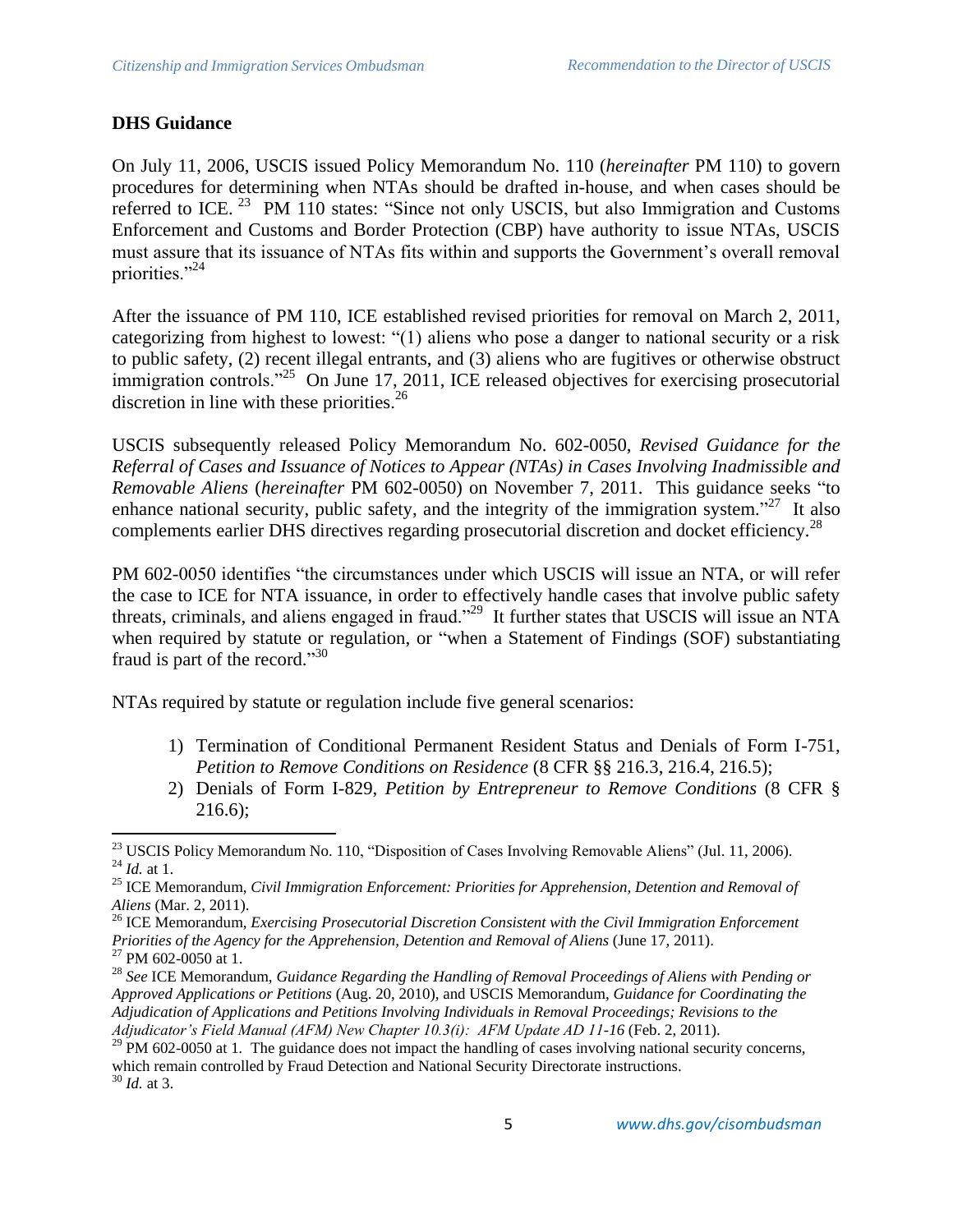- 3) Termination of refugee status by the District Director (8 CFR § 207.9);
- 4) Denials of Nicaraguan Adjustment and Central American Relief Act (NACARA) 202 and HRIFA adjustments (8 CFR §§ 245.13(m), 245.15(r)(2)(i)); and
- 5) Asylum, NACARA 203, and Credible Fear cases (8 CFR §§ 208.14(c)(1), 208.24(e), 208.30(f), 240.70(d)).

The 2011 USCIS guidance identifies other cases requiring NTA issuance, including those involving fraud. Fraud-based NTAs are issued by USCIS upon final adjudicative action on the petition and/or application, or other appropriate eligibility determination. According to PM 602- 0050, the NTA should include a charge of fraud or misrepresentation, if possible, which will be determined on a case-by-case basis, and "[c]onsultation with local USCIS counsel to determine the appropriate charge(s) is recommended."<sup>31</sup>

PM 602-0050 also identifies criminal cases to be referred to ICE for NTA issuance. These cases are known as "Egregious Public Safety" (EPS) and "Non-Egregious Public Safety" (Non-EPS) cases. An egregious public safety case presents information that indicates "the alien is under investigation for, has been arrested for (without disposition), or has been convicted of" any of ten enumerated offenses.<sup>32</sup> Where ICE declines to issue an NTA in these referred cases, USCIS is instructed to "resume its adjudication of the case" unless "some other basis unrelated to the EPS concern becomes apparent during the course of the adjudication, [such that] an NTA may be issued in accordance with [the] memo."33

PM 602-0050 also addresses the issuance of NTAs in two general situations related to Forms N-400, *Application for Naturalization*. The first involves applicants who may be eligible to naturalize, but are also deportable under INA Section 237. The second pertains to applicants found during the naturalization interview to be inadmissible at the time of adjustment or admission to the United States, and therefore ineligible to naturalize under INA section 318. In both situations, USCIS guidance requires Immigration Services Officers (ISOs) to make a recommendation regarding issuance of an NTA based on the totality of the circumstances, and forward the case to a Review Panel consisting of a local Supervisory ISO (SISO), a local USCIS OCC attorney, a district representative, and a local ICE counsel. The Review Panel is charged with deciding whether an NTA should be issued. If the Review Panel is unable to do so, the case shall be elevated to the District Director for a final decision.

PM 602-0050, at Section VI "Other Cases," allows a foreign national to request NTA issuance to renew an application for adjustment of status, or in "certain cases with a denied N-400."<sup>34</sup> Also, an asylum applicant in removal proceedings may request NTA issuance for family members not included on the asylum application as dependents for family unification purposes. USCIS retains discretion to deny such requests. The policy memorandum does not require participation by ICE.

l <sup>31</sup> *Id.* 

<sup>&</sup>lt;sup>32</sup> *Id.* at 3-6. A Non-EPS case presents information indicating that the alien is inadmissible or removable for a criminal offense not included on the EPS list, to include N-400 cases if the N-400 has been denied on good moral character grounds based on a criminal offense.

<sup>33</sup> *Id.* at 4.

<sup>34</sup> PM 602-0050 at 8.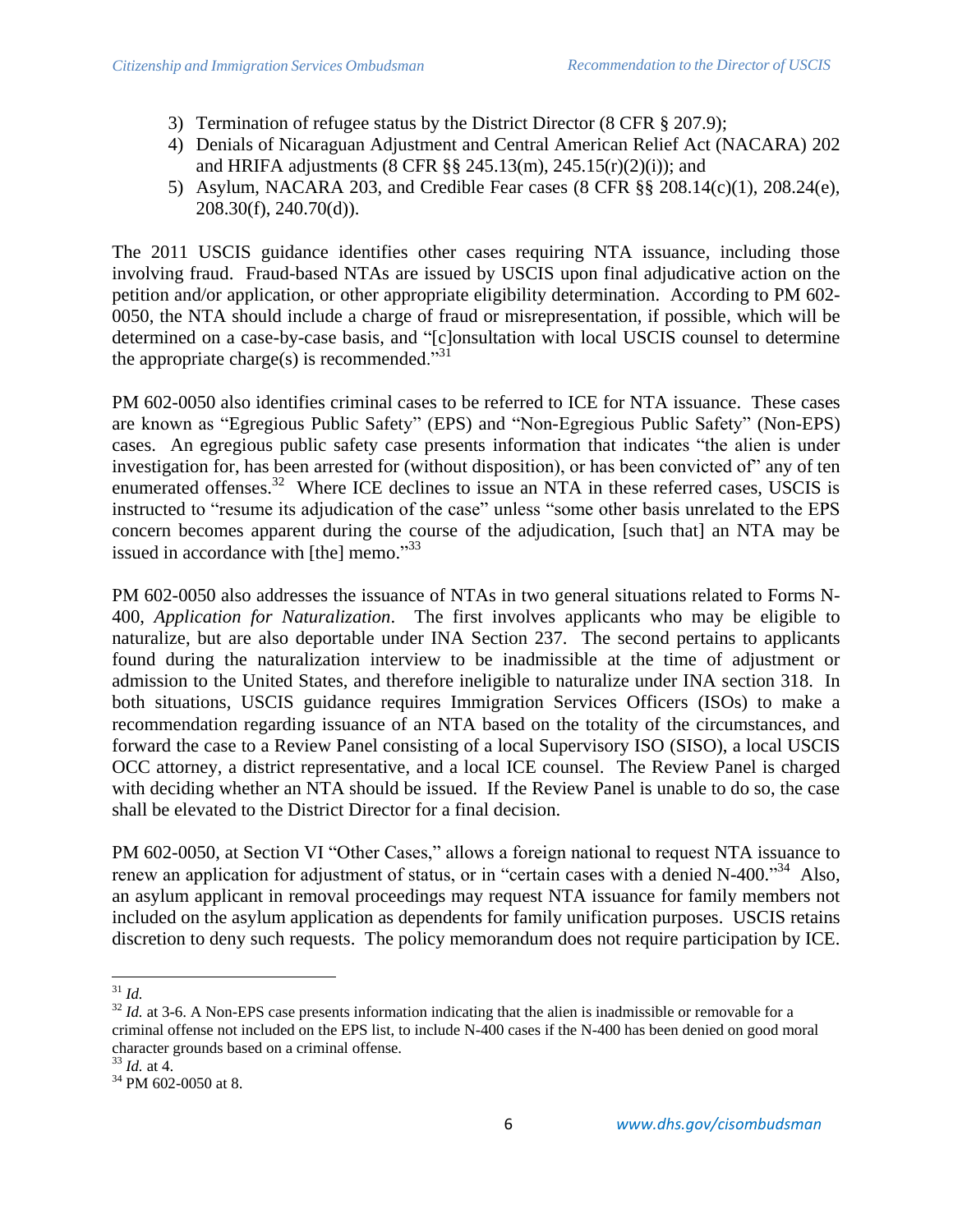Instead, it explains, "USCIS should consider ICE actions and determinations when making an NTA issuance decision under this section."<sup>35</sup>

Finally, Section VII of PM 602-0050 includes an overarching caveat for exceptions to the guidance. This caveat explicitly cites a role for ICE. It states, "Exceptions to the guidance in this PM require concurrence from the Regional or Center Directors, who will consult with ICE before issuing an NTA."<sup>36</sup>

#### **USCIS Review and Issuance of NTAs**

Consistent with 8 CFR §239.1(a), USCIS designates a wide range of officials who may issue NTAs. For example, Asylum Officers (AOs) draft NTAs, but Office Directors, Deputy Directors and Supervisory AOs must review and sign them. NTAs issued by USCIS field offices also require review by a supervisor or designee. Field Office District Directors, Deputy District Directors, Field Office Directors, SISOs and ISOs are authorized to sign and approve NTAs. For the Service Center Operations Directorate, guidance requires that Level 2 and Level 3 ISOs draft NTAs, and an SISO, or more senior officer, must review and sign the NTA.<sup>37</sup>

USCIS guidance does not require substantive review of NTAs by OCC attorneys. Various sections of PM 602-0050 only recommend consultation with OCC attorneys to determine the appropriate charge(s). Local OCC attorneys, as discussed above, are also instructed to sit on Review Panels that consider whether an NTA should be issued in certain naturalization cases.

There is no other guidance related to OCC headquarters or field attorneys evaluating for legal sufficiency USCIS-generated NTAs.<sup>38</sup> Nor is OCC (or USCIS) required under any DHS Office of the General Counsel (OGC) directive to coordinate review for legal sufficiency of NTAs with the ICE Office of the Principal Legal Advisor (ICE OPLA) or CBP Office of the Chief Counsel (CBP OCC). USCIS OCC does not have any separate guidance related to legal sufficiency review of NTAs by its headquarters or field OCC attorneys. It is estimated that OCC attorneys spend between one to eight hours per month reviewing NTAs.<sup>39</sup> OCC attorneys review NTAs for legal sufficiency in some offices, but in most offices, NTA review only occurs upon request.<sup>40</sup> According to USCIS, "ICE OPLA will contact USCIS OCC to discuss NTAs already issued, or to explain why an NTA issued by USCIS was not filed or withdrawn, but there is no standard process in these circumstances."<sup>41</sup>

USCIS OCC plays a limited role in the training of USCIS officials designated to write and review NTAs. OCC does not have a fixed schedule to provide NTA training in USCIS field

 $\overline{\phantom{a}}$ <sup>35</sup> *Id.*

<sup>36</sup> *Id.*

 $37$  Information provided by USCIS (Mar. 22, 2013).

<sup>38</sup> *Id*.

<sup>39</sup> *Id.*

<sup>40</sup> *Id*.

<sup>41</sup> Information provided by USCIS (Oct. 1, 2013).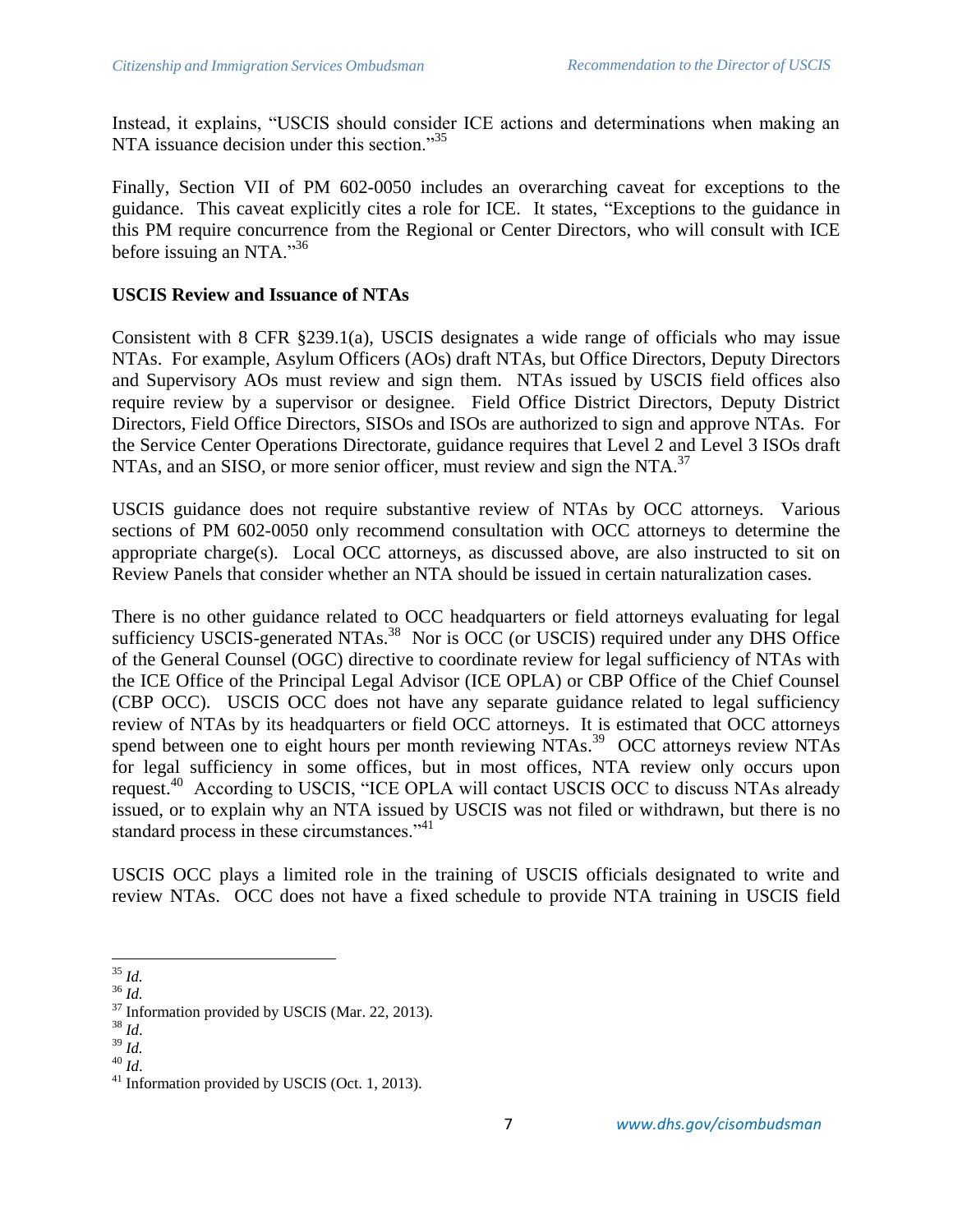offices. It has one module for NTA training titled, *How to Issue a Notice to Appear*. 42 Until December 2013, USCIS had not yet approved this module for national presentation and attorneys could only use it for the offices they support after receiving permission through supervisory channels.<sup>43</sup> This OCC training comprehensively addresses circumstances in which USCIS will issue an NTA or will refer a case to ICE for NTA issuance, and it integrates the exercise of prosecutorial discretion. In doing so, the training provides a meaningful framework for implementation of PM 602-0050. It further describes the removal process including the roles of USCIS, ICE and EOIR, and offers hypothetical examples.

The USCIS Academy Training Center (Academy) provides NTA training to new ISOs and Asylum Officers who attend the residential BASIC Training Course, which normally occurs at the beginning of an officer's career with USCIS. According to the Academy, ISOs and Asylum Officers receive one three-hour overview session focused on NTA issuance.<sup>44</sup>

Apart from this, USCIS offices and directorates have developed their own protocols and training for the procedures related to NTA issuance.<sup>45</sup> Asylum Offices "use procedures and users manuals, memoranda and locally developed materials," with training conducted by Supervisory AOs, Quality Assurance/Training Officers, or experienced AOs.<sup>46</sup> Likewise, field offices conduct "NTA and ENFORCE training locally as needed."<sup>47</sup> Each office operates independently and schedules its training to meet the needs of the particular office.<sup>48</sup>

The USCIS Field Operations Directorate (FOD) is in the process of revising its September 8, 2006, "Domestic Operations Standard Operating Procedure Form I-862, Notice to Appear"

 $\overline{\phantom{a}}$  $42$  Information provided by USCIS (May 14, 2014). In addition, OCC presents other NTA related trainings. These trainings include "Inadmissibility, Deportability and Waivers" and "Inadmissibility, I-601 Waivers and Extreme Hardship."

<sup>&</sup>lt;sup>43</sup> *Id.* According to USCIS, "(t)here were approximately 9 presentations of OCC cleared trainings related to NTAs in FYs 12-13 with about 370 attendees, and in FY 14 approximately 4 with 186 attendees. A handful of sessions occurred either without training materials or using non-cleared materials with a total attendance of about 25. In FY14 there have been approximately 4 presentations of OCC cleared trainings on NTA issuance."

<sup>&</sup>lt;sup>44</sup> *Id.* Instruction covers "general circumstances and exceptions under which an NTA is issued…preparatory concepts to the initiation of the removal process…the mechanics of preparation of an NTA consistent with the policies outlined in the Domestic Operations Standard Operating Procedures as well as the National SOP."

<sup>&</sup>lt;sup>45</sup> See supra note 15 at page 33. In response to a FOIA request by the authors of "To File or Not to File," USCIS provided internal policy guidance on the implementation of PM 602-0050, Standard Operating Procedures on NTA Referrals by the Vermont Service Center, an NTA Instructor Guide created by the Nebraska Service Center, internal correspondence about NTAs within USCIS, and other policy documents.

<sup>&</sup>lt;sup>46</sup> Information provided by USCIS (Mar. 22, 2013).

<sup>&</sup>lt;sup>47</sup> *Id.* The Enforcement Case Tracking System (ENFORCE) is the DHS-wide electronic program used to generate NTAs. It supports all enforcement case processing and management functions of DHS and stores data in a single data structure.

<sup>&</sup>lt;sup>48</sup> Information provided by USCIS (May 14, 2014).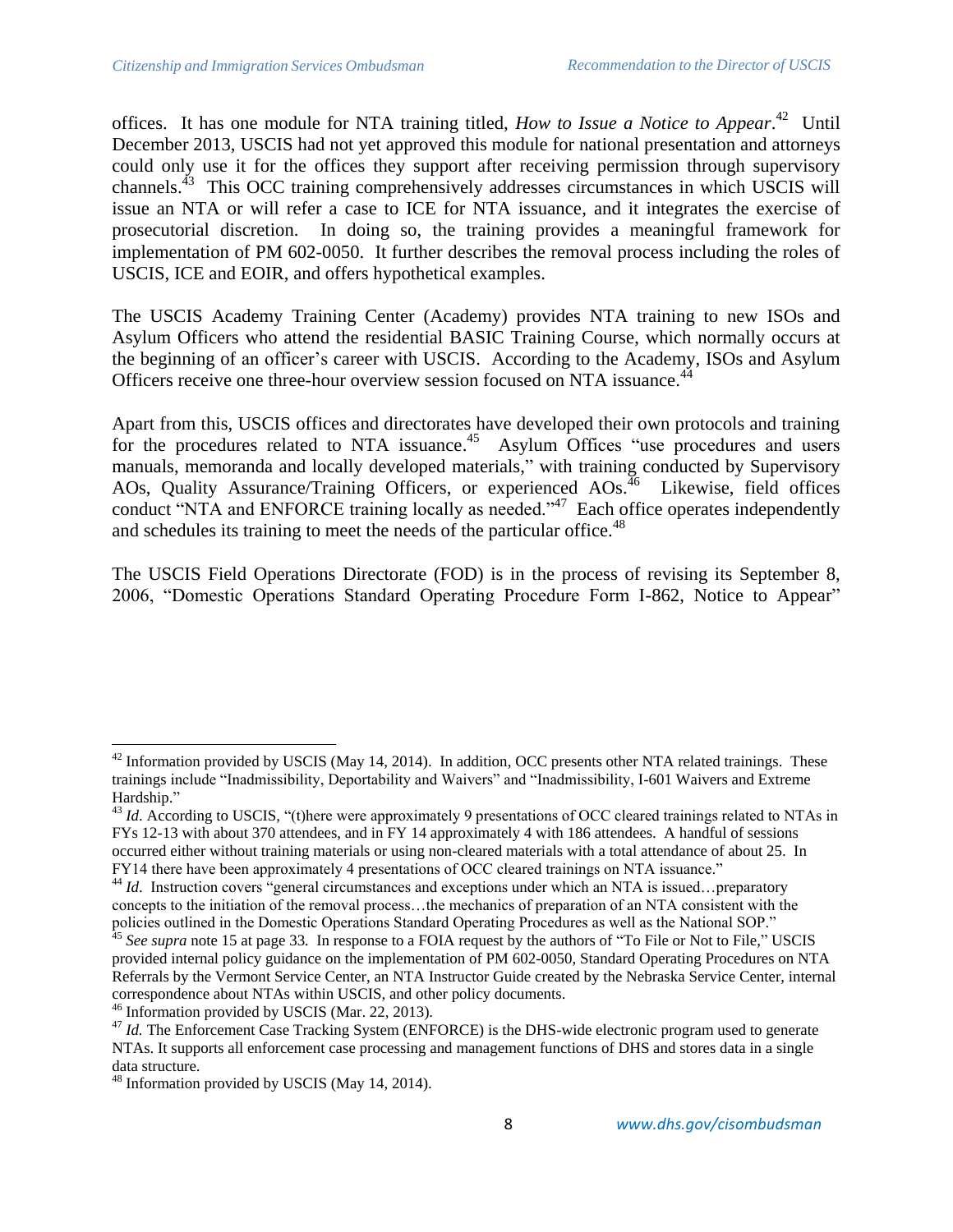$(2006 \text{ NTA SOP})$  to incorporate PM  $602$ -0050.<sup>49</sup> USCIS originally expected a revised SOP to be released in the spring of 2013, but it has yet to be finalized.<sup>50</sup>

On October 1, 2013, USCIS responded to questions posed by the Ombudsman regarding current SOPs for NTA issuance. USCIS distinguished the processes of service centers and field offices in the following manner. First, service centers and field offices serve an NTA on respondents via regular mail; a field office can serve the NTA in person "if time permits and the respondent is still present at the local office..."<sup>51</sup> On the other hand, asylum offices issue a "Pick-Up Notice" to asylum applicants at their interview, "which tells them the date and time to return to the asylum office to receive and acknowledge the decision in their case, at which time USCIS would serve the NTA in person, if applicable." $\frac{52}{2}$ 

The October 1, 2013 USCIS response also explains that, after serving the NTA, field offices transfer A-files to the ICE mailroom for service of the NTA on EOIR by ICE. Service centers transfer the A-file to the ICE Enforcement and Removal Office connected to the location of the removal proceeding, and they mail the NTA to the immigration court with jurisdiction. Finally, asylum offices transfer the A-file, with a copy of the NTA, to the ICE OPLA office with jurisdiction over the immigration court, and "the NTA is filed with EOIR either by mail or in person, depending on the location of the court."<sup>53</sup>

When an NTA is returned as undeliverable, USCIS explains that field offices and service centers have established procedures<sup>54</sup> to check systems for an address change.<sup>55</sup> However, they do not request return of the A-File, and they "do not specifically notify ICE that an NTA was returned as undeliverable."<sup>56</sup> Failure to notify ICE of an ensuing change of address may result in an *in absentia* order of removal against an individual in removal proceedings. When ICE/OPLA has the A-file, field offices do not reissue the NTA, but service centers will resend the NTA to the new address, and they will notify ICE of the new NTA by forwarding a copy to them.<sup>57</sup>

<sup>&</sup>lt;sup>49</sup> Information provided by USCIS (Mar. 22, 2013), citing, Michael Aytes, "Amendment to Standard Operating Procedures for Form I-862, Notice to Appear" (April 4, 2007), and "Form I-862, Notice to Appear SOP" (Sept. 8, 2006).

<sup>&</sup>lt;sup>50</sup> Information provided by USCIS (Mar. 22, 2013). USCIS most recently informed the Ombudsman that, "OCC reviewed a FOD-created PowerPoint training on the NTA SOP," which is still being revised. Information provided to the Ombudsman (May 14, 2014).

<sup>&</sup>lt;sup>51</sup> Information provided by USCIS (Oct. 1, 2013).

<sup>&</sup>lt;sup>52</sup> *Id.* "Setting aside credible fear cases, USCIS does not serve NTAs on respondents detained by ICE." *<sup>53</sup> Id.* 

<sup>&</sup>lt;sup>54</sup> *Id.* In regard to the Asylum Division, USCIS states that it "has no national procedures to address returned NTAs. Each Asylum Office follows locally developed procedures. Some offices request the A-file and check the file, CLAIMS and AR-11 for new addresses, before issuing a corrected NTA. Other offices send the returned NTA to the ICE OPLA office with the A-file for issuance of a corrected NTA."

<sup>&</sup>lt;sup>55</sup> *Id.* USCIS's response specifically states that field offices will check "the appropriate systems" for a change of address, and service centers will review "the AR11 (change of address) and National Claims for an updated address."

<sup>56</sup> *Id*.

<sup>57</sup> *Id*.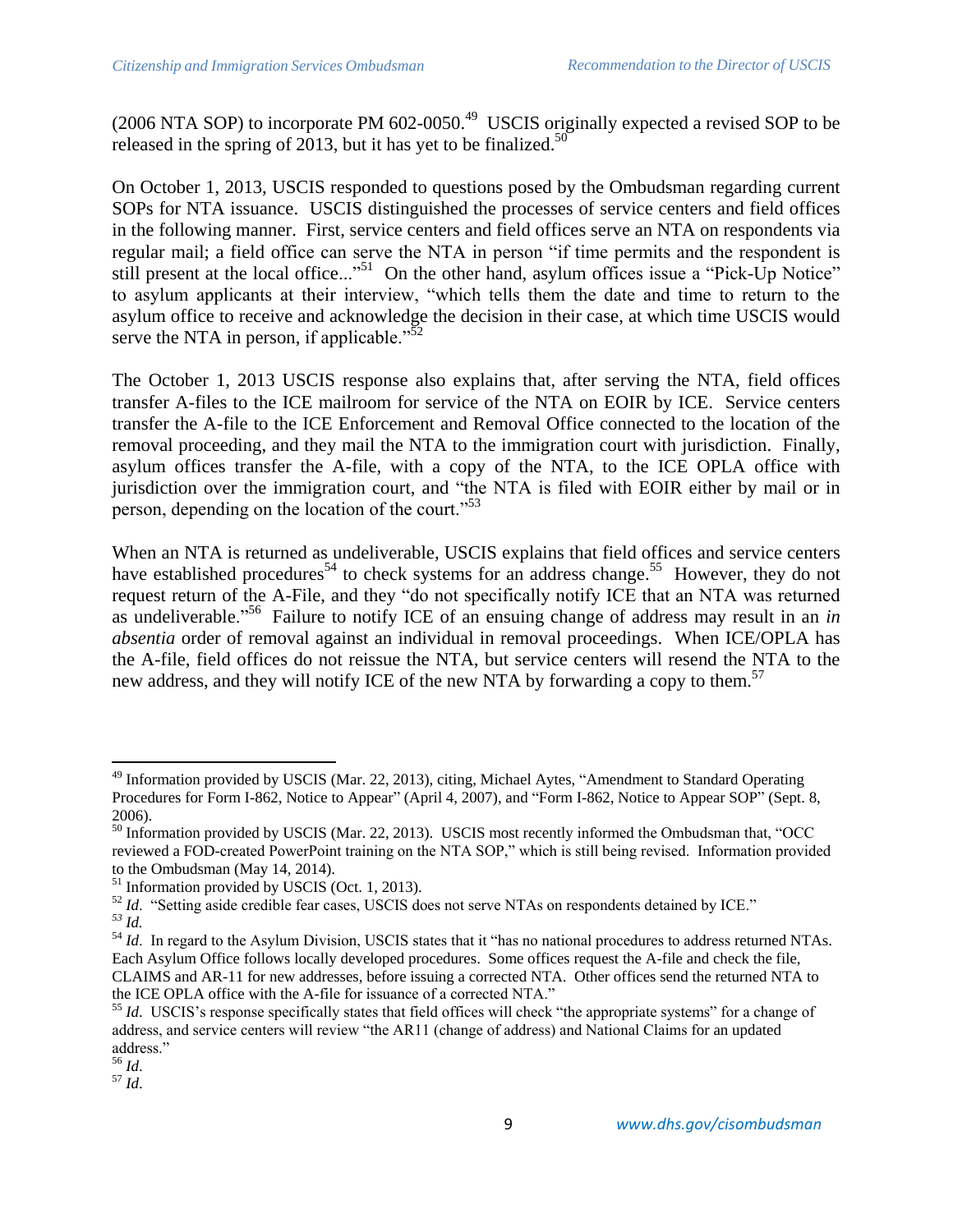## **RECOMMENDATIONS**

To improve the quality and consistency of NTAs issued by USCIS, and to ensure that USCISgenerated NTAs are aligned with DHS guidelines, policies and procedures, the Ombudsman recommends that USCIS:

## **1) Provide Additional Guidance for NTA Issuance with Input From ICE and EOIR.**

Since 2011, DHS, particularly through ICE and USCIS, effectively articulated priorities for removal through the issuance of policy memoranda. The guidance established enforcement priorities and is an essential mechanism to streamline the NTA issuance process to promote efficiency while enhancing national security and public safety. Guidance issued by ICE and USCIS significantly limits the number and types of NTAs that USCIS may issue, resulting in the latter issuing fewer NTAs since implementation of the new guidance.<sup>58</sup> Despite this and other positive developments, the Ombudsman's evaluation has revealed gaps in USCIS processes that impact procedural safeguards.<sup>59</sup> The agency has an opportunity to identify and address gaps in existing guidance, communication, and coordination that remain unaddressed and create inefficiencies in NTA issuance.

For example, PM 602-0050 clearly identifies when a statute or regulation requires an NTA, but this policy memorandum is ambiguous with regard to the evidence needed to support the Statement of Findings (SOF) required for a fraud-based NTA. As indicated earlier, PM 602- 0050 instructs USCIS officers to issue an NTA "even if the petition and/or application is denied for a ground other than fraud, such as lack of prosecution or abandonment, is terminated based on a withdrawal by the petition/applicant, or when an approval is revoked*, so long as an SOF substantiating the fraud is in the record*." [emphasis added]. In meetings with the Ombudsman, USCIS staff noted that establishing fraud as part of the record requires an SOF from the USCIS Fraud Detection and National Security Directorate (FDNS). However, even if FDNS establishes a record of fraud with an SOF, and USCIS subsequently issues the NTA, ICE attorneys can still choose to terminate the NTA based on their finding that the fraud charge is not supported by sufficient evidence. EOIR can also terminate for the same reason.<sup>60</sup>

 $\overline{\phantom{a}}$ <sup>58</sup> For data related to NTA issuance, *see* DHS "Immigration Enforcement Actions: 2012" (Dec. 2013);

[http://www.dhs.gov/sites/default/files/publications/ois\\_enforcement\\_ar\\_2012\\_0.pdf](http://www.dhs.gov/sites/default/files/publications/ois_enforcement_ar_2012_0.pdf) (accessed Feb. 18, 2014).  $\frac{1}{59}$  The new DHS priorities have led to positive developments, including the implementation of a process whereby USCIS will accept cases back from EOIR (with ICE's consent) that involve respondents for whom relief before USCIS appears viable. DHS and the Department of Justice (DOJ) have coordinated to increase docket efficiency, and ensure that limited enforcement and other resources are devoted to enhancing national security, public safety, and the integrity of the immigration system. In July, 2009, approximately 50 leaders from DHS and the DOJ participated in a two-day Design Session at Capgemini's Accelerated Solutions Environment in Herndon, VA, to identify opportunities to increase efficiency and effectiveness from issuance of an NTA through issuance of a final order. The group considered more efficient and effective docket management in immigration court. The Design Session resulted in the formation of several working groups with detailed action plans to address gaps in the areas of technology, processes, and resources. Guidance such as PM 602-0050 resulted in large part from this collaboration.  $60$  Stakeholders point out that, where USCIS drafts and forwards NTAs recommended by a Review Panel to ICE, many are never served on EOIR. This practice creates uncertainty and confusion for stakeholders.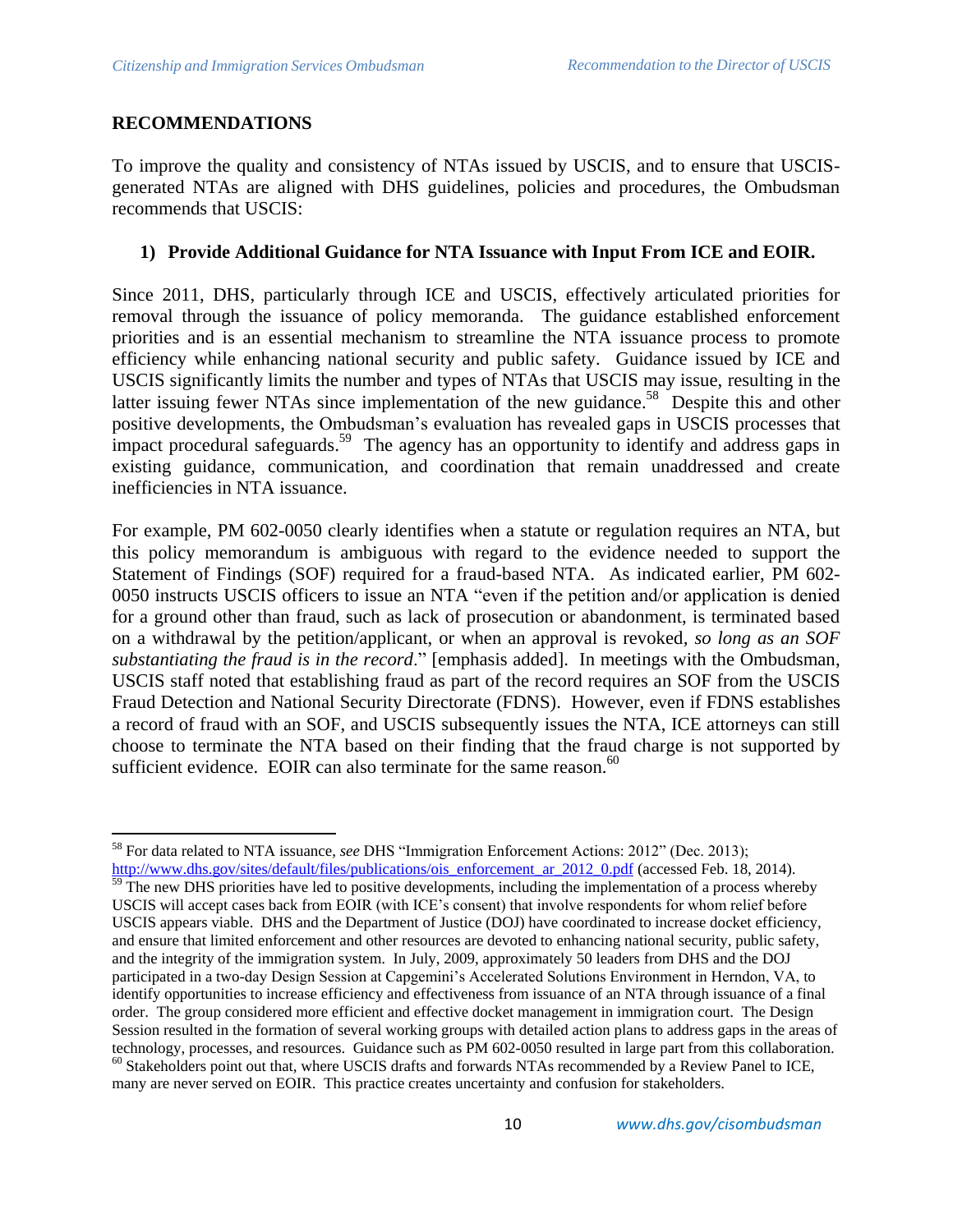Despite the authority of ICE attorneys or EOIR judges to terminate an NTA, PM 602-0050 only recommends that USCIS consult with "local USCIS counsel to determine the appropriate charge(s)" for fraud-based cases.<sup>61</sup> USCIS is not required to obtain feedback from ICE regarding a fraud charge before issuing and filing an NTA under this section.<sup>62</sup> Consistent consultation with ICE prior to the issuance of an NTA containing a fraud charge would enhance efficiency and minimize the need for ICE to amend NTAs subsequent to filing with EOIR. It would also prevent improvidently issued NTAs in cases in which ICE will not pursue a fraud charge and the individual is otherwise not an enforcement priority. While PM 602-0050 recommends an advisory role for ICE attorneys in other cases, the guidance could be amended to require an effective feedback process in which ICE would inform USCIS when a case does not meet standards of evidence to substantiate a finding of fraud for removal purposes.

The Ombudsman has also identified problems with PM 602-0050 whereby USCIS declines NTA issuance based on denied Forms N-400, *Application for Naturalization*. For example, during the naturalization interview, an ISO may find that USCIS accorded lawful permanent resident (LPR) status in error to the naturalization applicant. USCIS would then deny the Form N-400, even if the faulty status was originally due to USCIS error. The applicant can appeal this decision by filing a Form N-336, *Request for a Hearing in a Decision in Naturalization Proceedings*, or by appealing the decision in federal district court. But, neither course of action will result in overturning the N-400 denial because the individual's LPR status was accorded in error; he or she is now left with no recourse to rectify the error by obtaining lawful status, and a path to citizenship. A USCIS review panel's refusal to issue an NTA under these circumstances could then leave an individual in a state of legal limbo as they are now unable to seek relief only available before the immigration court. $^{63}$ 

PM 602-0050, at Section VI "Other Cases," allows a foreign national to request NTA issuance under certain circumstances. In practice, however, stakeholders report that the process of requesting NTA issuance under this section is unclear and inconsistent across field offices, and often results in denial of a request to be placed in removal proceedings under this section. Moreover, the Ombudsman notes that the policy memorandum fails to address exceptions for some circumstances where the only form of relief available to other USCIS customers may be with the immigration court. While some in USCIS interpret PM 602-0050 to permit the discretionary issuance of NTAs upon demand, stakeholders report frustration over being denied access to the immigration courts. Stakeholders report that USCIS often declines to issue an NTA upon request to USCIS customers who have been denied an immigration benefit, even in cases

 $\overline{\phantom{a}}$ 

<sup>&</sup>lt;sup>61</sup> PM 602-0050 at 3.

 $62$  PM 602 0050 provides an exception for N-400 (naturalization) applications involving fraud which is documented in the SOF. Those NTAs will be reviewed through the NTA Review Panel, in which ICE is invited to participate and will have an advisory role.

<sup>&</sup>lt;sup>63</sup> Relief before the immigration court, for example, could take the form of a request for a waiver under INA Section 237. This section of law "provides a discretionary waiver in removal proceedings for certain misrepresentations and fraud at admission that would otherwise render deportable a lawful permanent resident (LPR) or a self-petitioner under the Violence Against Women Act (VAWA)." American Immigration Council Practice Advisory, "The § 237(a)(1)(H) Fraud Waiver" (June 24, 2009) at 1. Invoking this waiver for fraud and misrepresentation issues restores status, forgives the problem and positions individuals to return to USCIS and become citizens.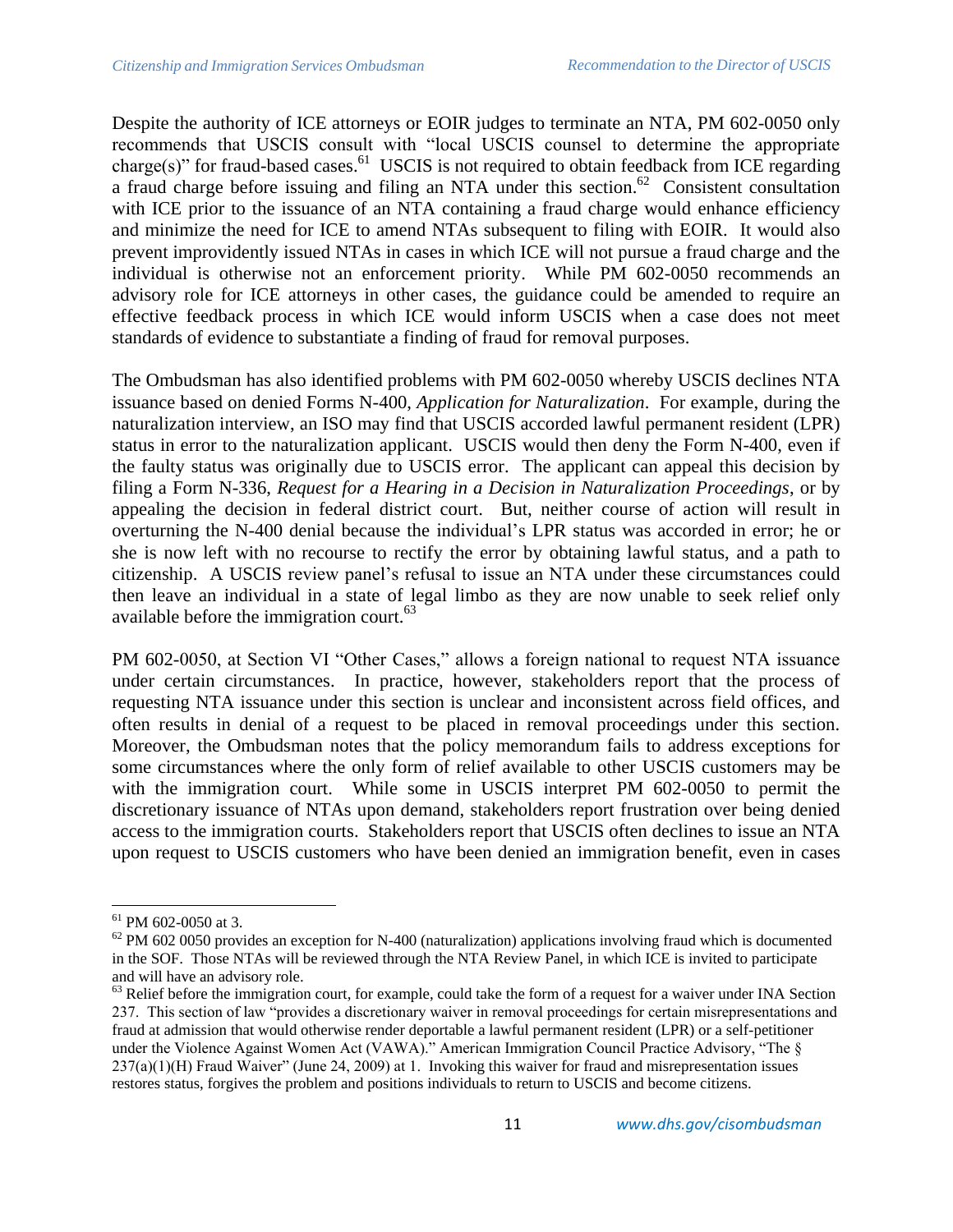described in Section VI.<sup>64</sup> Some individuals also report that USCIS instructs them to ask ICE to issue the NTA instead.<sup>65</sup> ICE, however, often declines to file charging documents if the case does not fall within the DHS stated enforcement priorities.<sup>66</sup> While the USCIS policy memorandum contemplates issuance of NTAs upon request, ICE policy focuses on enforcement priorities due to limited resources and provides no process for those potentially eligible respondents who are outside the priorities to seek relief in immigration court. ICE may decline filing an NTA issued upon request pursuant to Section VI because it does not meet its enforcement priorities. Current docket considerations may also limit the number of NTAs filed.

In order to help resolve this issue, USCIS should revise PM 602-0050 and create a standardized process for those seeking benefits before USCIS to access the immigration courts. PM 602-0050 should explain the requirements for requesting the issuance of an NTA, such as listing requirements for evidence and supporting documentation. Standardizing a process for applicants seeking access to EOIR may also involve Review Panels currently utilized for naturalization cases. The Ombudsman also recommends that USCIS revise PM 6002-0050 to expand access to the courts to USCIS customers who wish to be placed in removal proceedings but whose cases do not otherwise fall under PM 602-0050 Section VI or other sections of the guidance. Finally, PM 602-0050 should mandate communication and coordination between USCIS and ICE to ensure that USCIS-generated NTAs upon request are filed by ICE with EOIR. Resolving the apparent conflict between USCIS guidance (allowing for discretionary issuance of NTAs upon demand) and ICE's enforcement priorities is also necessary.

Feedback from ICE and EOIR and a clear process for requesting issuance of NTAs pursuant to Section VI of PM 602-0050 will enhance USCIS NTA guidance and ultimately promote increased quality and consistency in NTA issuance.<sup>67</sup>

# **2) Require USCIS Attorneys To Review NTAs Prior To their Issuance, and Provide Comprehensive Legal Training.**

USCIS officials may bring in-depth knowledge of and experience to the task of issuing NTAs, but they are not licensed attorneys under the direction of OCC or DHS OGC per their position descriptions. Attorney review differs from review by USCIS officers because DHS attorneys bear ethical constraints and a heightened duty to obey the court.<sup>68</sup> OCC attorneys, therefore, bear a responsibility to provide legal advice to the issuing USCIS officials.

 $\overline{\phantom{a}}$ <sup>64</sup> *Id.* The PM 602-0050 language cited earlier would appear to support imposition of this restriction by USCIS offices. Stakeholders further report that some USCIS offices do not issue NTAs unless doing so is required under PM 602-0050. Stakeholders have been advised that this local policy is the result of limited resources. <sup>65</sup> *Id.*

<sup>&</sup>lt;sup>66</sup> *Id.* Stakeholders have commented that, "USCIS only issues NTAs when it believes doing so will result in an order of removal as opposed to a grant of relief."

<sup>&</sup>lt;sup>67</sup> See supra note 15. The recently released report, "To File or Not to File," recommends that DHS amend the NTA form to require new "fields" related to issuance, cancellation and filing, and to exercise prosecutorial discretion at the earliest possible point in the removal process.

<sup>68</sup> *See supra* note 15 at page 51*,* quoting retired Immigration Judge Bruce Einhorn, who considers the lack of mandatory attorney review of NTAs, "one of the great regulatory flaws."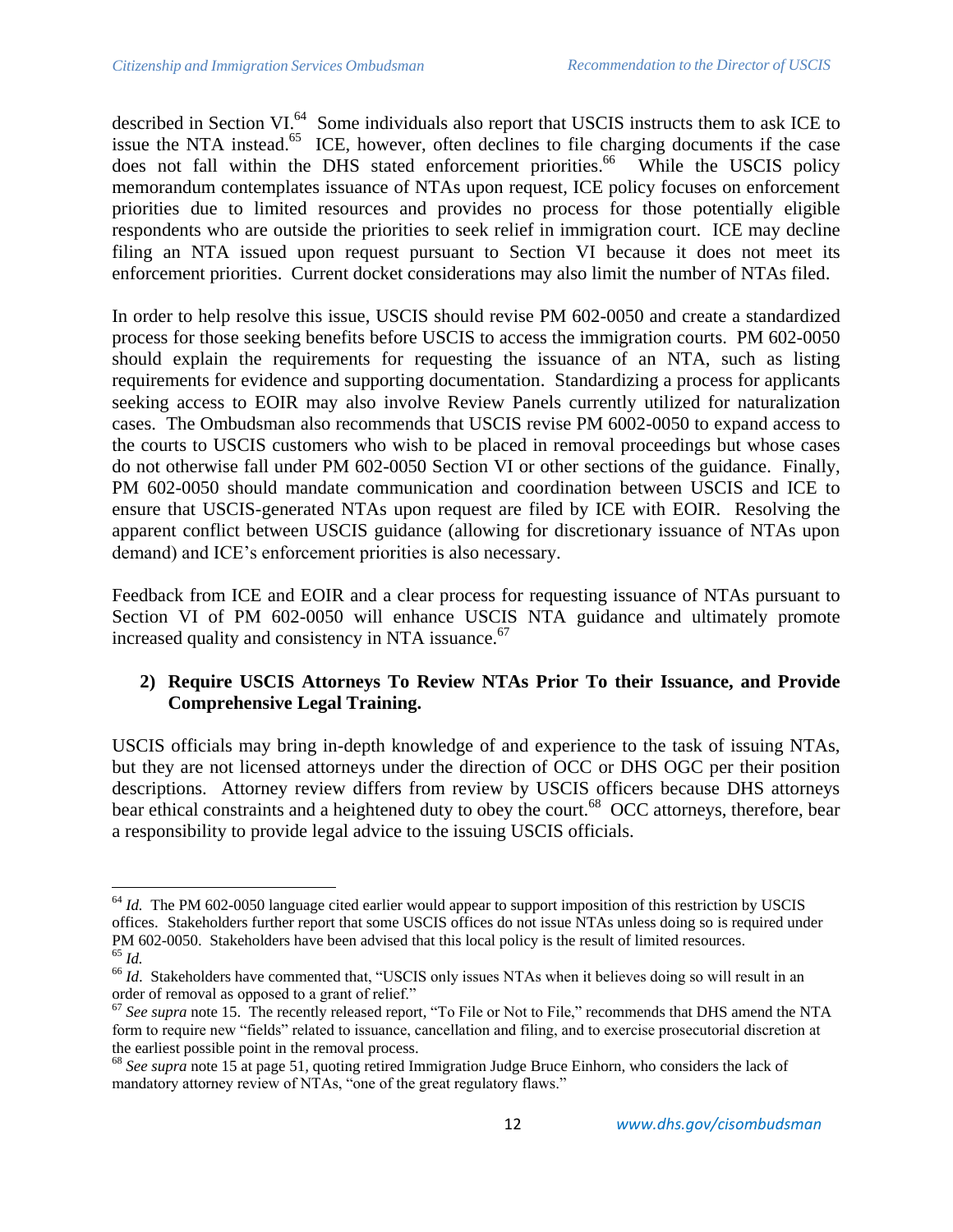The USCIS Asylum Division coordinates efforts for legal review. But, USCIS service centers and field offices have minimal contact with OCC attorneys during the drafting and issuance of NTAs.<sup>69</sup> When asked to explain whether USCIS OCC or ICE OPLA attorneys review NTAs for legal sufficiency, USCIS responded as follows:

In the Baltimore District Office, Buffalo District Office, Albany Field Office, and St. Albans Field Office, NTAs issued by USCIS are reviewed by ICE OPLA for legal sufficiency; USCIS OCC reviews NTAs only when requested to do so by USCIS by the local operational client. In the Hartford Field Office, all NTAs issued by USCIS are reviewed by USCIS OCC before filing; ICE OPLA does not review these NTAs before they are filed. NTAs issued by the Arlington, New York, and Newark Asylum Offices are reviewed for sufficiency by ICE OPLA. NTAs issued by the Vermont Service Center are reviewed by ICE OPLA after the NTAs are filed. $70$ 

USCIS submitted a similar explanation of legal sufficiency reviews<sup>71</sup> for offices located in other areas of the country. There appears to be no uniformity of review by USCIS attorneys.

ICE has indicated that it finds USCIS Asylum Division NTAs to have the least amount of legal errors, even though ICE OPLA does not play a role in reviewing or filing such charging documents.<sup>72</sup> USCIS sought to explain this assertion by stating that: 1) Asylum Offices have more training; 2) asylum NTAs typically include only two possible charges; 3) asylum NTAs are subject to a comprehensive review; and 4) many attorneys work in the Asylum Division.<sup>73</sup> Also, USCIS has added more OCC attorneys to the Asylum Division.<sup>74</sup>

The Asylum Division does coordinate NTA issuance with ICE legal counsel. A 2012 Asylum Division policy memorandum instructs offices to request review of an NTA by local ICE OPLA where the Asylum Office cannot terminate asylum status of an individual who has adjusted to lawful permanent resident.<sup>75</sup> According to USCIS, the Asylum Division worked with USCIS OCC and ICE OPLA to establish a procedure for coordination and mutual review on complex cases that do not involve the two basic charges.<sup>76</sup> The Asylum Division produces the most legally sufficient NTAs due to attorney involvement.

 $69$  Information provided by USCIS (Mar. 22, 2013).

<sup>70</sup> *Id*.

<sup>71</sup> *See supra* note 2.

 $72$  Information provided by ICE (May 16, 2013).

<sup>&</sup>lt;sup>73</sup> Information provided by USCIS (Jul. 12, 2013). In Asylum Offices, "Asylum Office Directors and Supervisory Asylum Officers are authorized to review and sign NTAs. Asylum Officers are responsible for drafting NTAs." Information provided by USCIS (Mar. 22, 2013).

<sup>&</sup>lt;sup>74</sup> Information provided by USCIS (Apr. 3, 2013). All eight asylum offices now have OCC attorneys co-located. <sup>75</sup> Information provided by USCIS to the Ombudsman (Mar. 22, 2013), citing, USCIS Memorandum, "Termination and related Post-Adjudication Eligibility Review (PAER) procedures for cases in which the alien was granted asylum affirmatively and has already adjusted to lawful permanent resident status" (June 5, 2012).

<sup>&</sup>lt;sup>76</sup> Information provided by USCIS (Mar. 22, 2013).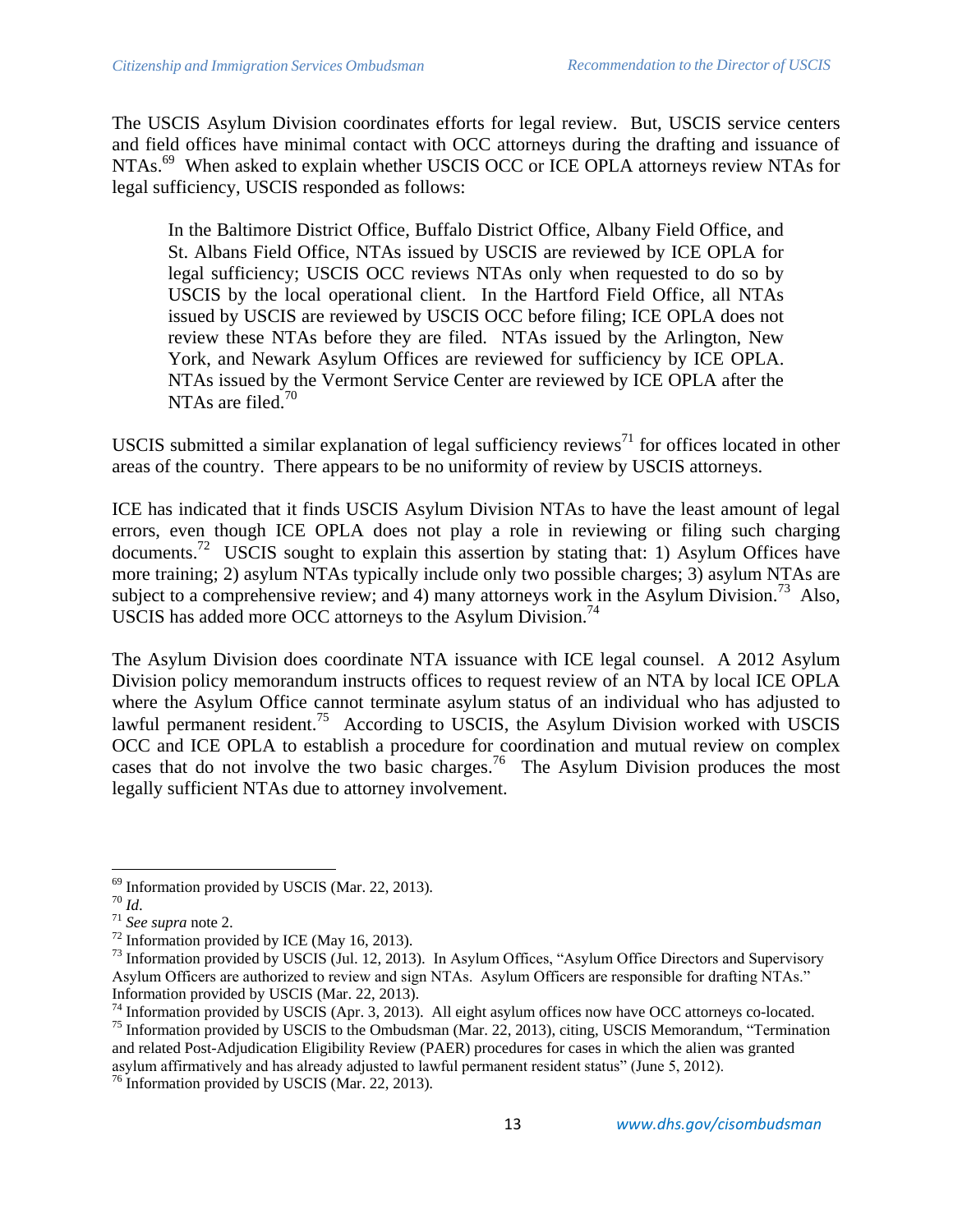Similarly, active and consistent oversight from OCC to evaluate and address emerging training needs would likely improve the overall quality and delivery of USCIS NTA training. The only NTA training module for presentation by OCC, titled *How to Issue a Notice to Appear*, was updated and approved for national use in December 2013.<sup>77</sup> While Asylum Offices are required to have weekly training sessions that offer a forum for continuing instruction on NTAs, other USCIS offices and components lack regular training schedules. OCC led trainings occur upon request with each office operating independently and requesting OCC support based on the needs of a particular field office.<sup>78</sup> As such, this assessment is not conducted by OCC attorneys, but rather by field offices evaluating their own training needs as they arise. This practice primarily results in field office training focused on the entry and review of NTAs in ENFORCE to ensure technical compliance<sup>79</sup>—but not necessarily on legal sufficiency.

Consistent legal sufficiency training would promote among USCIS officers a better understanding of the relationship between charges and allegations; the evidence required to substantiate specific charges; case analysis in light of the department's stated enforcement priorities; and how to evaluate whether an individual who appears to be removable or who has already been ordered removed may also be eligible for affirmative relief before USCIS. Aside from the Asylum Division, it appears that USCIS offices do not communicate with ICE when developing and delivering NTA materials and training. In fact, USCIS confirmed that, "There is no formal process for USCIS attorneys or ICE OPLA attorneys to provide feedback on an NTA once it has been issued."<sup>80</sup> This type of information sharing, with a focus on feedback and training, would help avoid the issuance of unnecessary and inaccurate NTAs.<sup>81</sup> OCC attorneys could in turn share this knowledge through increased training of USCIS officers and review of NTAs prior to issuance by USCIS.

# **3) Create a Working Group with Representation From ICE and EOIR To Improve Tracking, Information-Sharing, and Coordination of NTA Issuance.**

In addition to the issues discussed above in the areas of legal review of NTAs and legal training, the Ombudsman's evaluation also revealed the agency's current inability to properly track NTAs. The USCIS Office of Performance and Quality statistics lists the number of NTAs issued during Fiscal Year 2012 in four categories: 1) Regulatory or Statutory; 2) NTA Fraud; 3) Customer Request; and 4) NTA Other.<sup>82</sup> These generalized groupings do not track the current

 $\overline{\phantom{a}}$  $77$  Information provided by USCIS (May 14, 2014).

<sup>78</sup> *Id*.

 $79$  Accurate data entry of the NTA into ENFORCE ensures technical sufficiency by eliminating administrative errors that could result in an inaccurate A-number, name, address or date to appear in court, which could result in the applicant not receiving the NTA or an automatic rejection of the NTA by EOIR, for example.<br><sup>80</sup> Information provided by USCUS (2004) 2005, and all the NTA by EOIR, for example.

Information provided by USCIS (Oct. 1, 2013). USCIS further acknowledges that, "In some offices, ICE OPLA will contact USCIS OCC to discuss NTAs already issued, or to explain why an NTA issued by USCIS was not filed or withdrawn, but there is no standard process in these circumstances."

<sup>81</sup> *See supra* note 15 at page 52*,* quoting retired Immigration Judge Bruce Einhorn, who points out that the absence of attorney review can result in substandard NTAs. He concludes, "Indeed, many ICE trial attorneys were as surprised as the Immigration Judges before whom they appeared regarding the sloppy and legally muddled contents of the NTAs they were assigned to prosecute."

 $82$  Information provided by USCIS (Mar. 22, 2013).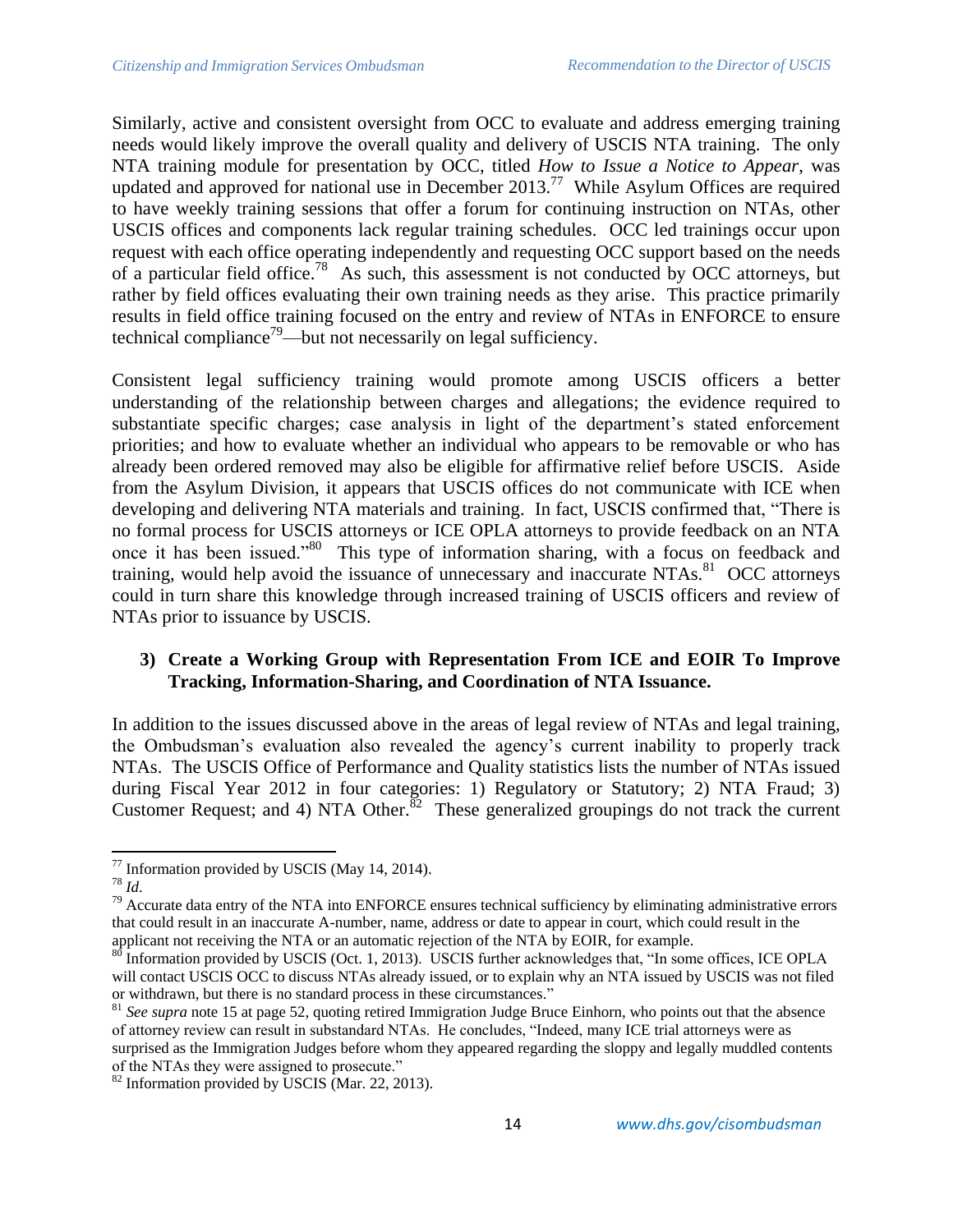realm of NTA issuance by USCIS in terms of PM 602-0050, which designates specific instances in which USCIS can issue an NTA. Failing to track the specific categories of PM 602-0050 inhibits USCIS from evaluating its effect.<sup>83</sup>

USCIS also does not track the number of NTAs terminated for ineffective service.<sup>84</sup> ICE generally rejects NTAs that do not fall within its priorities, but similarly does not maintain any such data. ICE specifically stated that they do not track the number of NTAs rejected, terminated or modified through the filing of a Form I-261, *Additional Charges of Deportability/Removability*. 85

Likewise, EOIR confirmed that they reject technically and legally insufficient NTAs, but they do not track these rejections. EOIR first explained that they enter termination information into their electronic case tracking system, but this system does not distinguish between NTAs generated by USCIS, ICE or CBP. Second, EOIR stated that they do not track the number of NTAs modified by ICE with a Form I-261. There is no mechanism for EOIR to communicate problems or issues to the agency that drafts and serves the NTA.<sup>86</sup>

Tracking insufficient NTAs should be a priority for the agency. Through tracking and proper classification, the agency would be able to collect and evaluate data to inform and guide efficiency and training efforts while protecting administrative safeguards, including proper service and notification to USCIS customers. According to USCIS, the agency properly serves NTAs in accordance with the 2006 NTA SOP by mailing to the last known address. However, current agency guidance does not explain how all USCIS offices should resolve the issue of an undeliverable NTA with EOIR or ICE. Undeliverable NTAs especially present a problem when a USCIS office receives the returned NTA, but no longer has the A-file in its possession. While USCIS service centers have national procedures and Asylum Office have some locally developed procedures to address the aforementioned issue, USCIS acknowledged that field offices do not take any further action to reissue the NTA. $^{87}$  The fact that Asylum Offices and field offices have no standard procedure in place for undelivered NTAs, such as notifying a contact point within ICE or requesting return of the A-file, leaves open the strong possibility that ICE will remain unaware of the issue. If not properly communicated to ICE and EOIR, this common error can result in dire consequences for the respondent, most notably an *in absentia* order of removal.<sup>88</sup>

<sup>83</sup> *See supra* note 15 at page 46. The authors of "To File or Not to File" concluded that DHS lacks a mechanism to track NTA data. In the report, they state, "…the current system does not provide a mechanism for ensuring that the immigration agencies are consistently exercising favorable prosecutorial discretion in appropriate cases, as they decide whether to issue, cancel or file an NTA. As an initial matter, the NTA form itself does not explicitly and consistently indicate which agency issued the NTA."

<sup>&</sup>lt;sup>84</sup> Information provided by USCIS (Mar. 22, 2013). USCIS further stated that the agency does not generally maintain a system to track the number of NTAs returned to USCIS by ICE, CBP or EOIR due to erroneous information or faulty drafting. The agency also does not track how many of these returned NTAs were mailed again or delivered in person to the same respondent. According to USCIS, the agency "does not track the number of NTAs returned as undeliverable on a national level." Information provided by USCIS (Oct. 1, 2013).

<sup>&</sup>lt;sup>85</sup> Information provided by ICE (May 16, 2013).

 $86$  Information provided by EOIR (June 24, 2013).

<sup>87</sup> Information provided by USCIS (Oct. 1, 2013).

<sup>&</sup>lt;sup>88</sup> Failing to notify ICE of an undelivered NTA also directly contradicts current DHS priorities to enhance national security, public safety, and the integrity of the immigration system.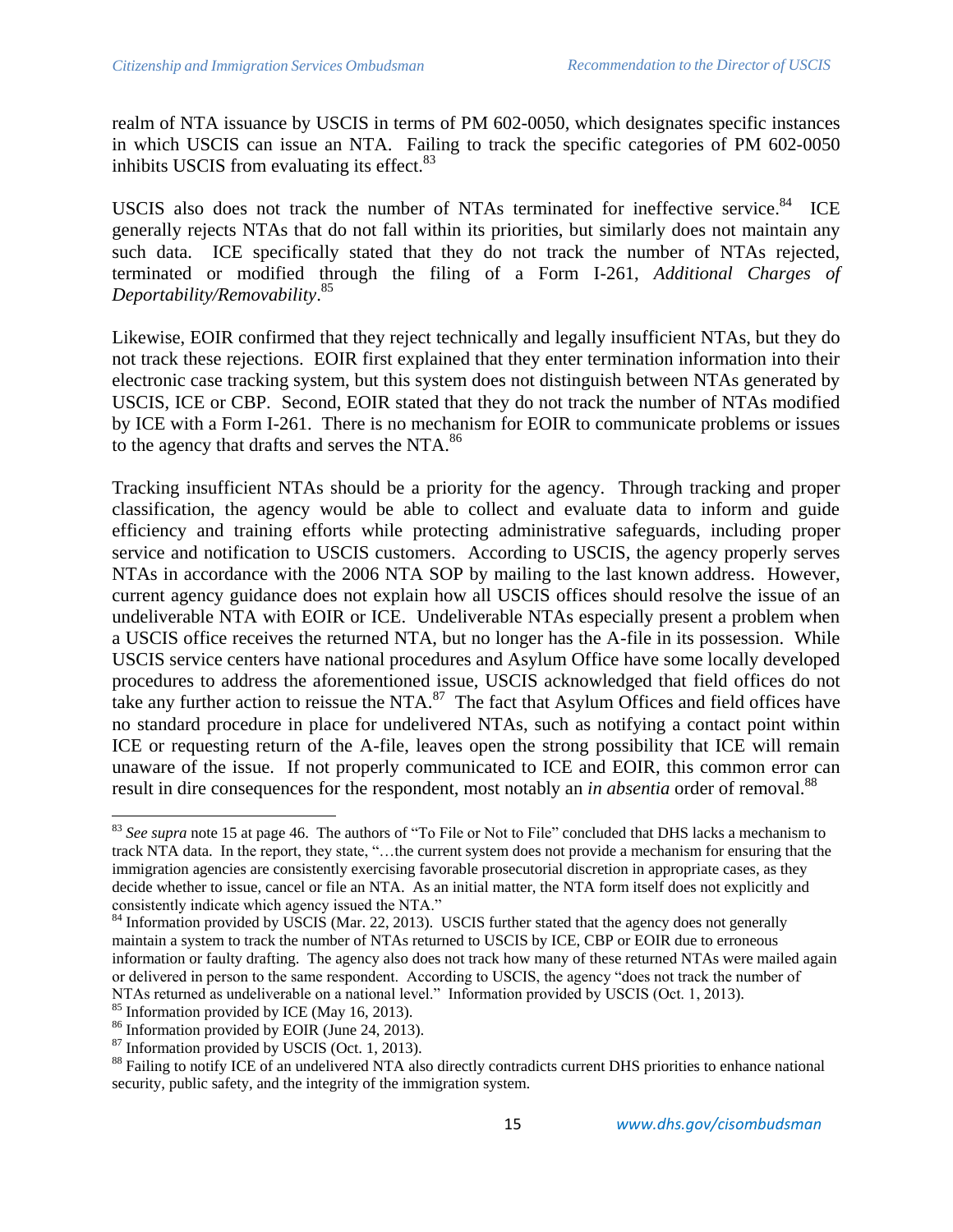Better coordination is also needed to notify individuals when ICE terminates a USCIS-issued NTA, particularly prior to its filing before EOIR. USCIS states that there are different procedures across the country regarding how and when agency staff communicates with ICE during the NTA issuance process. USCIS officials further explained that, if ICE decides to terminate the NTA, ICE attorneys usually place a note on the file stating "not served."<sup>89</sup> ICE officials have stated that upon terminating the NTA prior to its filing with EOIR, they do not notify the respondent.<sup>90</sup> Better coordination would ensure that the administrative safeguards are in place, ensuring proper notice to a respondent that he or she will no longer be placed in removal proceedings.

EOIR recognizes that insufficient NTAs result in costs to the court. While EOIR does not track or maintain records associated with the costs of returned or corrected NTAs, it explains that even the submission of a Form I-261 filed by ICE attorneys may result in "additional adjournments and/or delays in proceedings if issues are contested or respondents require additional time to review and prepare to contest such additional charges."<sup>91</sup> Also, EOIR generally explains that the termination or rejection of an NTA can lead to:

….wasted immigration judge time; wasted hearing slots; clerical time; and possibly interpreter time. In addition, a faulty NTA that contains errors as to the alleged charges of removability may cause an alien to remain detained unnecessarily, and creates hardships for the immigration court in adjudicating the case. Such errors adversely impact the timely adjudication of a particular case as well as other cases on the detained docket.<sup>92</sup>

Not only does the termination of insufficient NTAs affect the court, it also results in negative consequences for the individuals placed into removal proceedings. In one case example brought to the attention of the Ombudsman, an improperly issued NTA caused unnecessary harm to a mother and daughter who applied for adjustment of status together. Their attorney explained that, "[h]ad [USCIS] not issued a legally improper NTA the case would have been approved in 4 to 6 months. Instead, the removal proceedings made the process one that extended into approximately a year and a half." $^{93}$ 

Administrative safeguards, through enhanced coordination and nationally standardized procedures, can help avoid the problems caused by legally and technically insufficient NTAs. USCIS has already recognized the need for coordination by responding to previous Ombudsman recommendations. The Ombudsman's 2010 Annual Report recommended that USCIS coordinate with ICE and EOIR to create one document specifying each agency's responsibilities

 $\overline{\phantom{a}}$ 

<sup>&</sup>lt;sup>89</sup> Information provided by USCIS (Jul. 12, 2013).

 $90$  Information provided by ICE (May 16, 2013).

 $91$  Information provided by EOIR (June 24, 2013).

<sup>92</sup> *Id.*

 $93$  Information provided by stakeholders (Oct. 31, 2013).